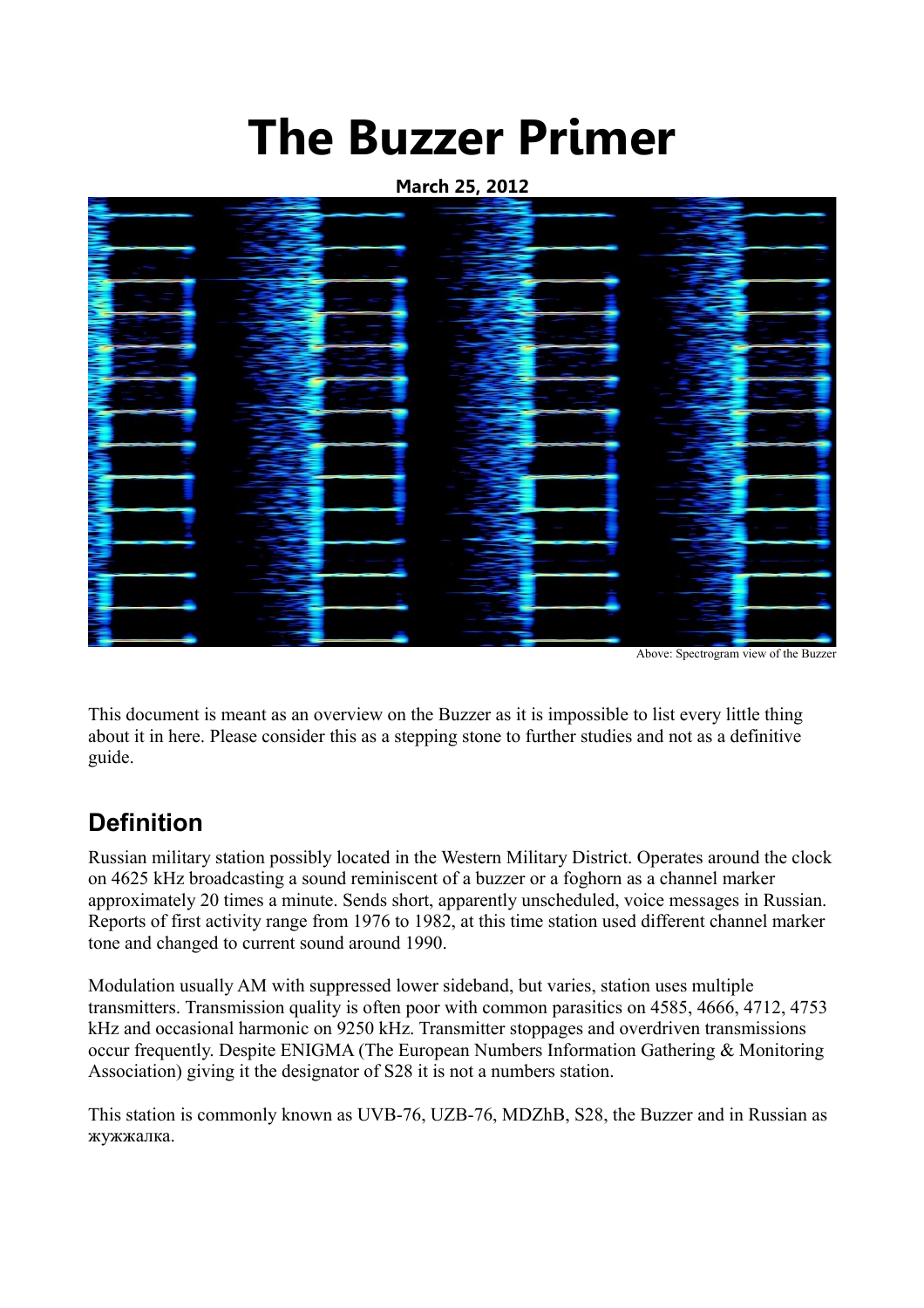# **History**

Internet is full of Buzzer folklore so I will only present the well-known facts in here, most of which I can back up with a recording as to avoid spreading false rumours.

Reports of the station's emergence vary from 1976 to 1982. It is possible that it operated without a channel marker in it's early days, but definitely had one by 1982 as the sample below illustrates.

#### *S28 4625 kHz AM January, 1982, recording by Ary Boender* <http://priyom.org/media/57390/s28-jan-1982-am.ogg>

The channel marker sound has changed multiple times, below is a sample of slower paced marker with noticeably higher pitch.

#### *S28 4625 kHz January 15, 1989 2025z, recording by Ary Boender* <http://priyom.org/media/57357/s28-old-marker-1989-01-15-2025utc-4625khz.mp3>

First logged voice message (no doubt there has been earlier ones of which no record exists) from the Buzzer was in December 24, 1997 at 2158z which read "УЗБ-76 180 08 БРОМАЛ 74 27 99 14", a format almost identical to the one used today, only difference being in the "180 08" group which is currently organized in 2fg 3fg format.

#### *S28 4625 kHz 2158z December 24, 1997, recording provided by Jan Michalski* <http://soundcloud.com/lafleurvk/4625-uzb76-bromal>

# *New millenium*

On November 3, 2001 the microphone was mistakenly left open and the following conversation was accidentally transmitted: " $A - 143$ . Не получаю генератор.", "Идёт такая работа от аппаратной.", translated to English: "I am 143. Not receiving the generator (oscillator).", "That stuff comes from hardware room.".

The Buzzer got international media attention in 2010 when shortwave listeners reported it's increased activity and soon after this an Internet repeater was established. It is questionable how legitimate the reports of increased activity were; the current activity varies from up to 18 messages a day to only one message in a few weeks and without a dedicated receiver monitoring it constantly these messages could easily be missed and the current good monitoring results might be misinterpreted as increased activity.

Despite this, 2010 was a busy year for the Buzzer in it's publicly known history. It seems likely that the transmitter site was moved from Povarovo to currently unknown location and new transmitter installation caused many outages and tests heard on the air. Buzzer outages, test counts and other little oddities are too numerous to list but the most notable events are mentioned below.

In June 2010 after a maintenance outage the 1-minute long two-tone buzzer that was played at the top of the hour was disabled and after this the station hasn't sent any type of time signals. Below is an example of the time signal as heard in 1991.

*S28 4625 kHz June 20, 1991 2059z, recording by Ary Boender* <http://priyom.org/media/57724/s28-1991-06-20-2059utc-4625khz.mp3>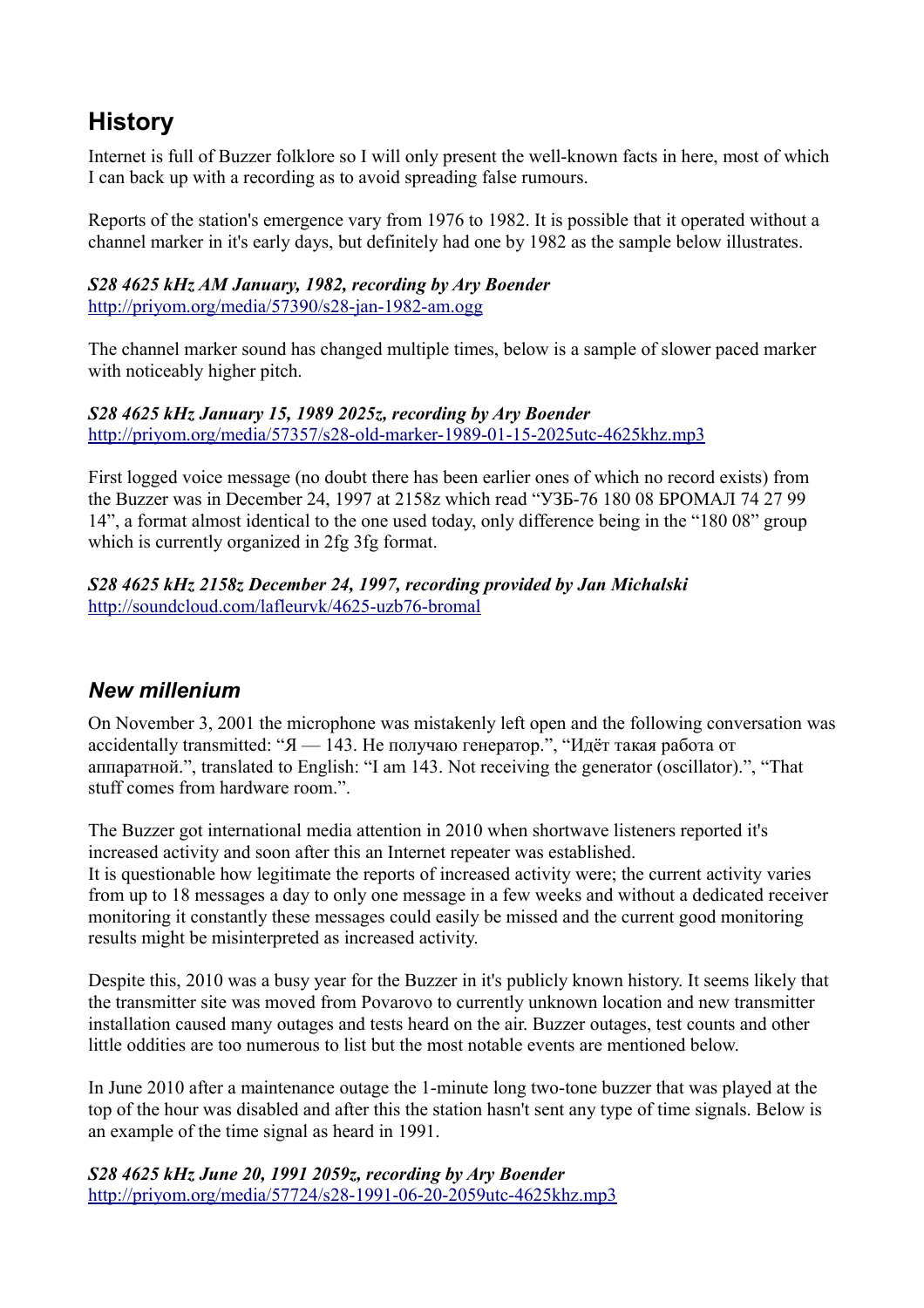On September 2, 2010 during maintenance the transmitter was tested by transmitting "Swan Lake" and phone patch -type communications were heard between the  $9<sup>th</sup>$  and  $11<sup>th</sup>$ .

#### *S28 4625 kHz USB September 2, 2010 2225z, recording by Laid*

[http://www.opendrive.com/files/7036250\\_6GPdL\\_e43b/Swans\\_Lake\\_September\\_1\\_22.25UTC.mp](http://www.opendrive.com/files/7036250_6GPdL_e43b/Swans_Lake_September_1_22.25UTC.mp3) [3](http://www.opendrive.com/files/7036250_6GPdL_e43b/Swans_Lake_September_1_22.25UTC.mp3)

*UVB-76 - No buzzer but voice*

<http://uvb-76.net/2010/09/uvb-76-no-buzzer-but-voice.html>

On November 11, 2010 at 1400z a mistake was made and half an hour long phone conversation was accidentally transmitted.

#### *S28 4625 kHz USB November 11, 2010 1400z, recording by danix111* <http://soundcloud.com/danix111/uvb-76-2010-11-11-14-00-utc>

After this followed a period where no events of great significance were heard, but April 2011 offered couple instances of accidentally transmitted voice and also a transmitter harmonic on 9250 kHz was widely reported. Unfortunately only one of the recordings of the accidental transmissions survive, link below.

*S28 4625 kHz USB April 19, 2011 1330z, recording by Avare* <http://priyom.org/media/1694/S28-4625USB-20110419-1330z-odd-ByAvare.ogg>

# **Call signs and messages**

# *Evolution of the call signs*

It is believed that the early messages (of which no recordings exist) were misheard and transcribed as UVB-76 (УВБ-76) while the correct call sign is UZB-76 (УЗБ-76). The UZB-76 has been verified to be correct by native russian speakers on instances where recordings exist. Call sign UZB-76 fell into disuse after September 10, 2010 when one message was sent. A new call sign MDZhB (МДЖБ) came up on the 7th of September and 4 messages were sent before the farewell message with the call sign UZB-76.

Only MDZhB was active the rest of 2010 and up to February 14, 2011 when new call signs KZJT LNR4 (КЗЙТ ЛНР4) were used in one message. Another message with two call signs was heard on 24th of February with the first call sign being used only 10 days earlier, KZJT MBYShch (КЗЙТ МБЫЩ). Further 7 new call signs were heard between March and October of 2011, all with 1-3 messages before disappearing. Rest of the year and up to mid-March of 2012 was dominated by MDZhB call sign.

On March 13, 2012 a total of 18 messages were sent. A call sign OYeUN (ОЕУН) from August 2011 made a return with one message and three new call signs 'B2M HN87 (ЬБ2М ХН87) and 2BYP (2БЫП) sent one message each. The 'B2M HN87 – 2BYP messages were especially noteworthy since it was the second ever observed instance where the ID group numbers match. Another first on that day was a MDZhB message with two ID groups, a feature that has previously been reserved for "rare" call signs only.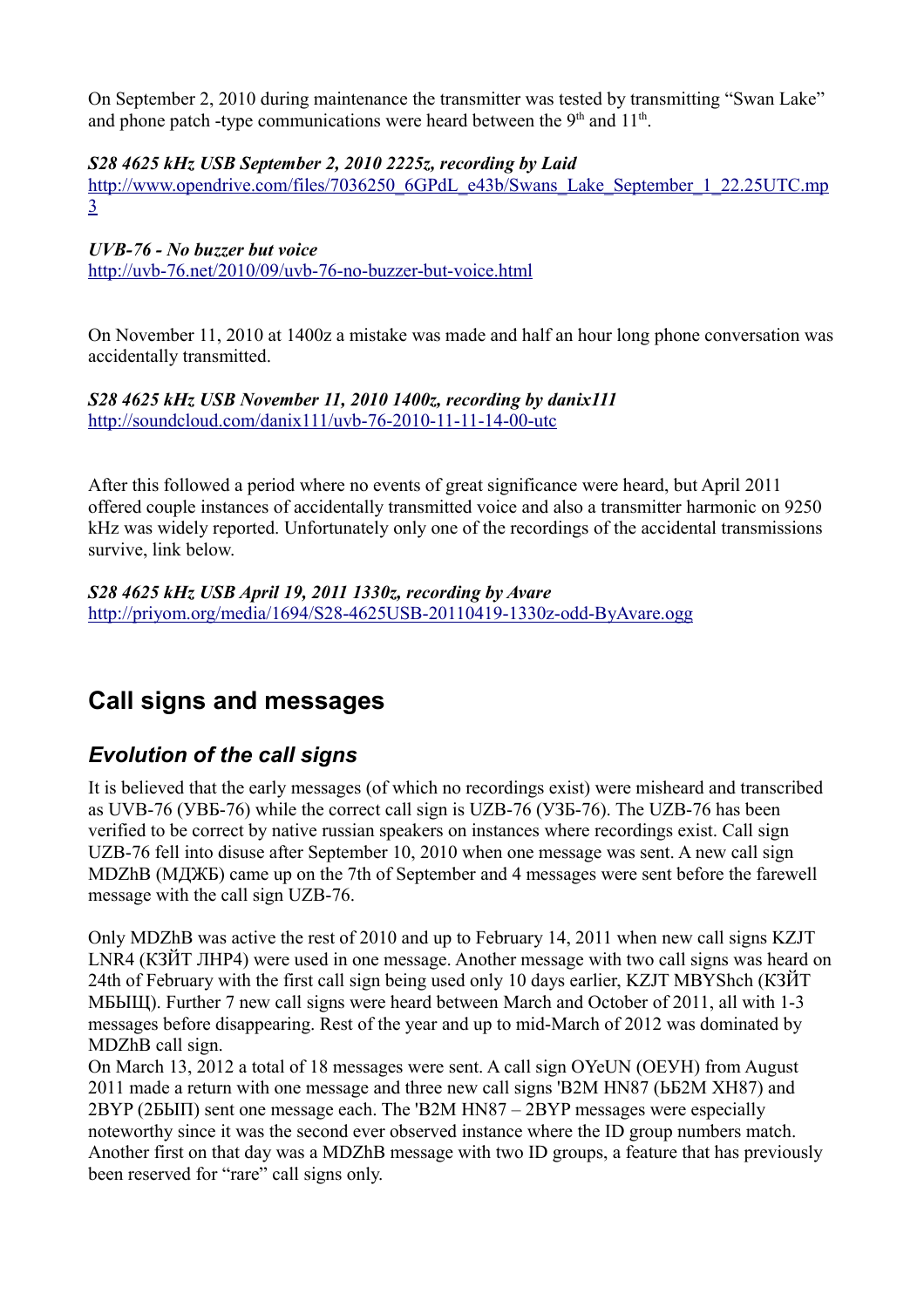# *Call sign types and message structure*

Messages sent by Buzzer can vary in their formatting but can be classified under few different subtypes. Below are diagrams to illustrate the types. Complete text including call sign repeats are shown, all letters are pronounced phonetically. Messages are repeated once with identical content. With one exception all messages so far consist of one or two call signs followed by one or more number sets of varying length and finally a group or groups consisting of a code word and four 2 number sets. The exceptional message contains 5 call signs and is classified as type 4-3. Please refer to appendix A for transmission types in a table format.

### **Type 1**

Most common messages consisting of two repeats of a single call sign, followed by 2fg 3fg ID group and 1-4 message groups.

#### **Type 1-1, one message group**

| МДЖБ <mark>| МДЖБ 93 343 | АВТОКОД 03 09 36 91</mark>

*S28 4625 kHz USB March 11, 2012 1431z, recording by Avare* [http://priyom.org/media/57500/s28-4625usb-20120311-1431z-msg](http://priyom.org/media/57500/s28-4625usb-20120311-1431z-msg-byavare.ogg)[byavare.ogg](http://priyom.org/media/57500/s28-4625usb-20120311-1431z-msg-byavare.ogg)

#### **Type 1-2, two message groups**

МДЖБ МДЖБ 02 097 АВТОНОМИСТ 07 53 90 30 АВТОНОМНЫЙ 64 61 81 01

#### *S28 4625 kHz USB March 12, 2012 1430z, recording by Avare*

<http://priyom.org/media/57497/s28-4625usb-20120312-1430z-msg-byavare.ogg>

#### **Type 1-3, three message groups**

МДЖБ МДЖБ 03 144 АКУШЕРСКИЙ 79 17 00 47 СКУТОЗАВР 81 72 80 08 ЛИСОХВОСТ 98 59 36 63

# *S28 4625 kHz USB March 13, 2012 0637z, recording by Avare*

[http://priyom.org/media/12823/s28\\_4625usb\\_20110407\\_1113z\\_m.mp3](http://priyom.org/media/12823/s28_4625usb_20110407_1113z_m.mp3)

#### **Type 1-4, four message groups**

| МДЖБ   МДЖБ   <mark> </mark> |  | 48 713 БРЯНТА 48 93 69 |  | ОРТОЛАН 74 63 11 |  | $\blacksquare$ ПРОКЛИЗА 69 10 | ХРОМАТИЗМ 59 54 |  |
|------------------------------|--|------------------------|--|------------------|--|-------------------------------|-----------------|--|
|                              |  |                        |  | 98               |  | 66<br>45                      | 94<br>01        |  |

*S28 4625 kHz USB October 18, 2010 1524z, recording by danix111* [http://danix111.cba.pl/archives/USB-Stream/UVB-76\\_2010-10-18\\_15.24\\_UTC.mp3](http://danix111.cba.pl/archives/USB-Stream/UVB-76_2010-10-18_15.24_UTC.mp3)

# **Type 2**

Uncommon messages consisting of two repeats of a single call sign, followed by two 2fg 3fg ID groups and 1, 2 or 4 message groups.

| Legend                  |  |  |  |  |  |  |  |
|-------------------------|--|--|--|--|--|--|--|
| Call<br>sign            |  |  |  |  |  |  |  |
| Second<br>call sign     |  |  |  |  |  |  |  |
| Irregular<br>ID group   |  |  |  |  |  |  |  |
| T <sub>D</sub><br>group |  |  |  |  |  |  |  |
| Message<br>group        |  |  |  |  |  |  |  |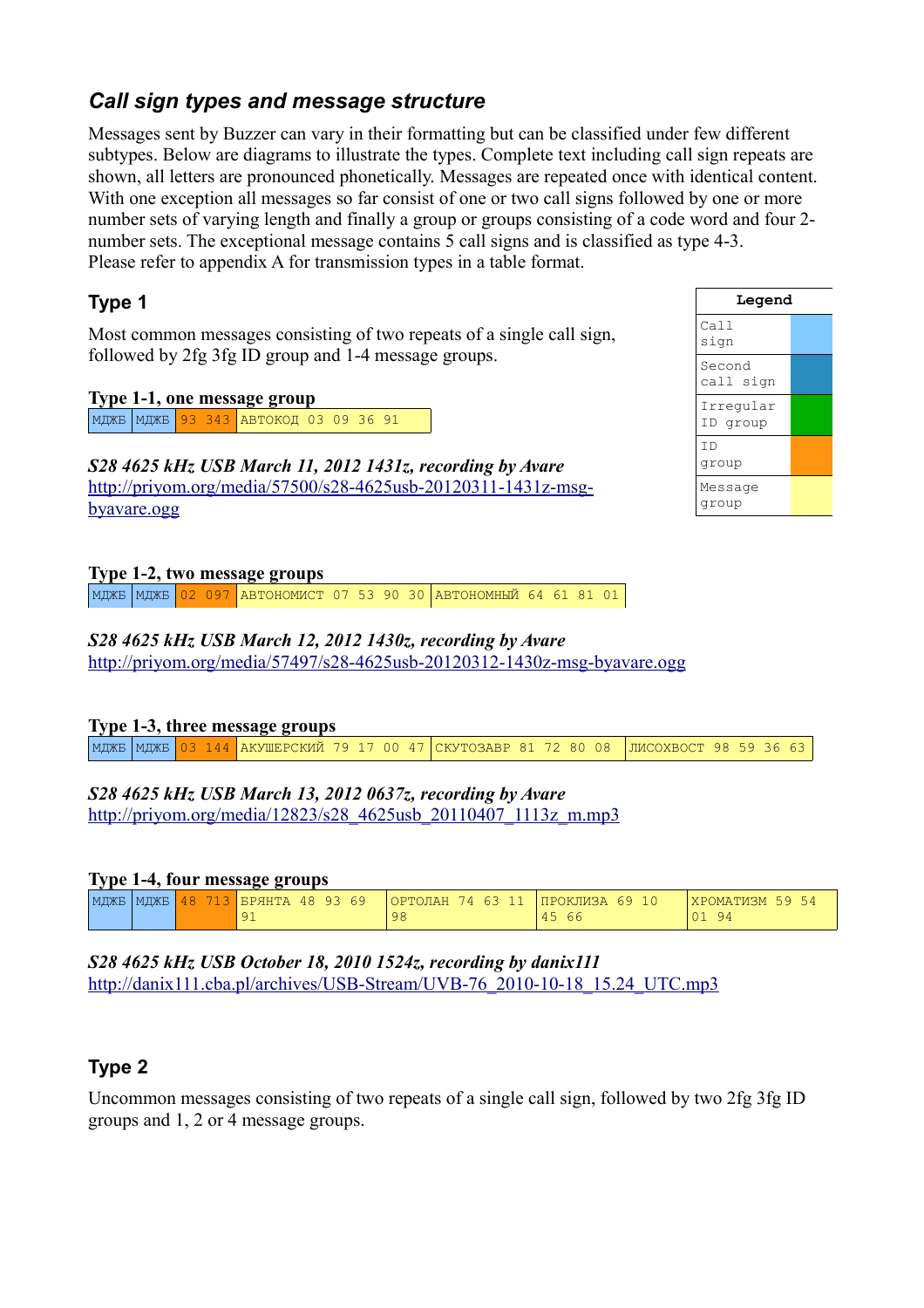#### **Type 2-1, two ID groups, one message group** ИА6Н ИА6Н 13 137 38 473 ВИНКАТОН 43 65 32 76

#### *S28 4625 kHz USB August 19, 2011 1527z, recording by Webweasel* <http://priyom.org/media/34438/s28-4625usb-20110819-1527z-msg-bywebweasel.ogg>

#### **Type 2-2, two ID groups, two message groups**

В6БЫ В6БЫ 60 582 37 817 ГЛАДІРЙ 30 53 41 11 ГЛАДАК 41 10 19 56

#### *S28 4625 kHz USB February 24, 2011 1214z* <http://priyom.org/media/1191/UVB-76-24-02-2011-1214UTC.ogg>

#### **Type 2-4, two ID groups, four message groups**

|  |  |  |  |       | ОЕУН ОЕУН  67 234   10 324   СИМВОЛИКА 06 50   ЦИМБИДИУМ 85 03   ГИЛЬДИН 52 14 | ДИЛЬДРИН 37 46 |
|--|--|--|--|-------|--------------------------------------------------------------------------------|----------------|
|  |  |  |  | 58 40 | 4654                                                                           |                |

*S28 4625 kHz USB August 22, 2011 1120z, recording by Webweasel* <http://priyom.org/media/33950/s28-4625usb-20110822-1120z-msg-bywebweasel.ogg>

# **Type 3**

Messages addressed to two call signs, very rare.

It is very likely that these are two separate call signs and not a single one consisting of two words because the call signs are read and repeated separately, for example "ЬБ2М ЬБ2М ХН87 ХН87". Other Russian military stations which use 2-word call signs announce them by reading the whole call sign before repeating it, for example in the case of the Squeaky Wheel the callup is read as "Альфа 45 Альфа 45".

Furthermore the call sign KZJT (КЗЙТ) has been used in conjunction with two other call signs in two different messages. Also, the call sign OYeUN (ОЕУН) has appeared both as the sole recipient of a message and in a double call sign message with the most active call sign MDZhB (МДЖБ).

Two distinct types of messages emerge when examining the type 3 transmissions. Messages where the second call sign is read only once always contain a 2fg 2fg irregular ID group, while messages where both call signs are repeated twice do not contain this group.

In common radio tradecraft the call signs are usually repeated twice and the lack of this repetition does not look like an accident. The whole message is repeated after the first reading and in this the call sign is also only read once. Also the additional 2fg 2fg irregular ID group is seen in these messages and yet it is absent in the messages where both call signs get repeated twice, making a strong case that the reading is done like this in purpose and there is something in the message design that dictates this action.

Taking this assumption, the second call sign can't be the intended recipient but would turn into part of the message itself, so station MDZhB would receive a message regarding station OYeUN with extra instructions of "47 05", followed by a regular message format with an ID group and message group.

The latter message type where both call signs are read twice contain two regular ID groups and a reasonable assumption can be made that the same message is intended for both recipients but unique ID groups might be given for each of the stations.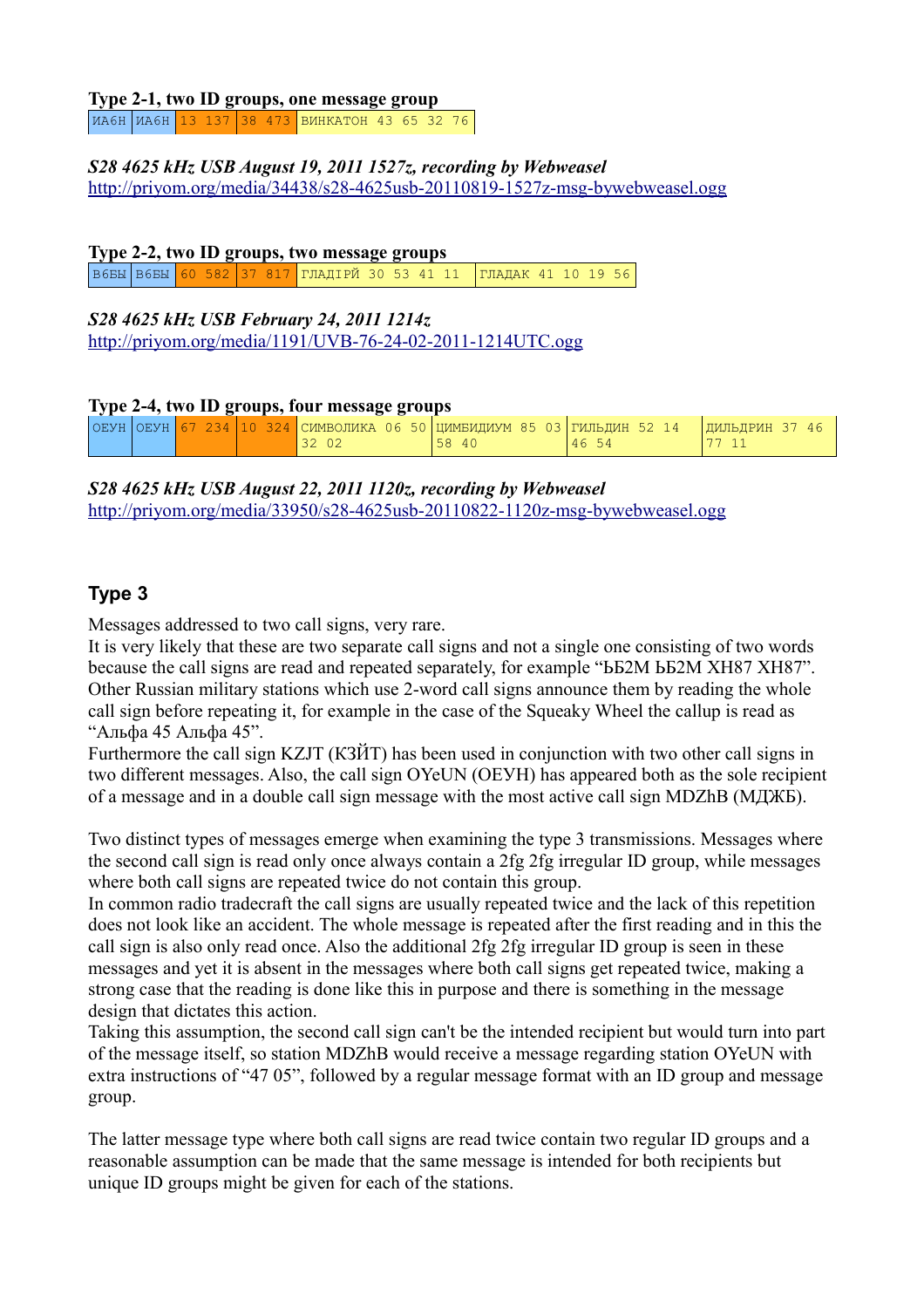**Type 3-2-1-1-1-1, two call signs, first repeated twice, second repeated once, one irregular ID group, one regular ID group, one message group**

МДЖБ МДЖБ ОЕУН 47 05 26 605 ВОЛЕМИТОЛ 94 88 59 75

*S28 4625 kHz USB March 13, 2012 0637z, recording by Avare* <http://priyom.org/media/57706/s28-4625usb-20120313-0637z-msg-byavare.ogg>

**Type 3-2-1-1-2-1, two call signs, first repeated twice, second repeated once, one irregular ID group, two regular ID groups, one message group** МДЖБ МДЖБ ОЕУН 02 86 19 836 59 557 ВОРОНЬЕ 44 96 76 71

*S28 4625 kHz USB March 13, 2012 0642z, recording by Avare* <http://priyom.org/media/57709/s28-4625usb-20120313-0642z-msg-byavare.ogg>

**Type 3-2-2-0-2-1, two call signs, both repeated twice, no irregular ID groups, two regular ID groups, one message group**

ЬБ2М ЬБ2М ХН87 ХН87 42 356 07 458 ПОДКОС 68 20 72 58

*S28 4625 kHz USB March 13, 2012 0749z, recording by Avare* <http://priyom.org/media/57712/s28-4625usb-20120313-0749z-msg-byavare.ogg>

**Type 3-2-2-0-2-2, two call signs, both repeated twice, no irregular ID groups, two regular ID groups, two message groups**

| КЗЙТ |КЗЙТ |МБІЩ |МБІЩ |<mark>60 582 37 817 |</mark>ГЛАДІРЙ 30 53 41 11 |ГЛАДАК 41 10 19 56

*S28 4625 kHz USB February 24, 2011 1207z* <http://priyom.org/media/1190/UVB-76-24-02-2011-1207UTC.ogg>

### **Type 4**

One-off message formats.

**Type 4-1, ID group 3fg 2fg, opposite of current 2fg 3fg** УЗБ-76 УЗБ-76 180 08 БРОМАЛ 74 27 99 14

*S28 4625 kHz 2158z December 24, 1997, recording provided by Jan Michalski* <http://soundcloud.com/lafleurvk/4625-uzb76-bromal>

**Type 4-2, ID group 2fg 2fg** МДЖБ МДЖБ 63 05 АРЦЕДА 39 86 82 47

*S28 4625 kHz USB December 8, 2010 1548z, recording by danix111* <http://danix111.cba.pl/archives/USB-Stream/UVB-76-08-12-2010-1548UTC.wav>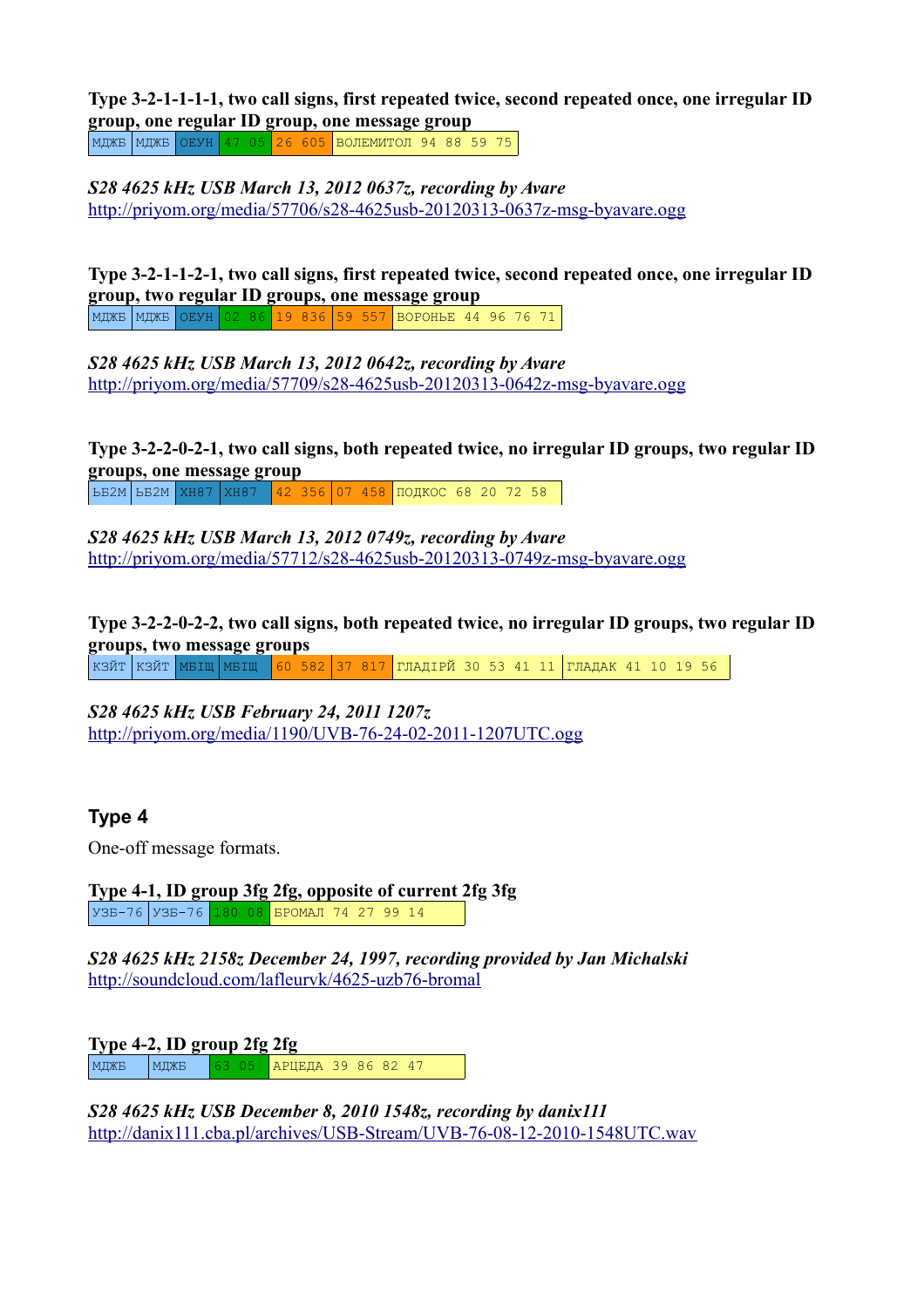#### **Type 4-3, five call signs, five regular ID groups, one message group**

|  |  |  |  |  |  |  | КЗЙТ КЗЙТ  МБЫШ  МБЫШ  8ЖСМ  8ЖСМ  1СГ5  1СГ5  6Е4Н  6Е4Н  70  99  63  24  05  СПЛАВШИША 13 48 |
|--|--|--|--|--|--|--|------------------------------------------------------------------------------------------------|
|  |  |  |  |  |  |  | 617   919   819   832   598   33 24                                                            |

For purpose of practicality differing call signs in this message are illustrated by alternating colour.

*S28 4625 kHz August 24, 2011 0357z, recording by Gwraspe* <http://priyom.org/media/57727/s28-4625usb-20110824-0357z-msg-bygwraspe.ogg>

# *Messages with call signs other than UZB-76 or MDZhB*

Only a handful of messages with call signs other then UZB-76 or MDZhB have been sent during the known history of the station. Why other call signs are sometimes used is debated, but one plausible possibility is that the call signs address the recipient, not the station identifying itself. Messages that contain two call signs are especially problematic to explain away if it is thought to be the transmitting station call sign.

Call signs assigned to a unit, area or function are not uncommon in military communications and this would explain why the overwhelming majority of messages are addressed to MDZhB, the Buzzer being the local communications link to it with only occasional needs to contact anyone else. This might also explain why the old call sign UZB-76, active at least since 1997 was phased out in September 2010, shortly after the Buzzer changed it's transmitter location.

| Date                                  | Time         | Call sign                       | Message                                                                                                                                                                                                           |
|---------------------------------------|--------------|---------------------------------|-------------------------------------------------------------------------------------------------------------------------------------------------------------------------------------------------------------------|
| February<br>14, 2011                  |              | 1448z KZJT LNR4<br>КЗЙТ ЛНР4    | 35 993 44 723 ILYeK 72 11 21 19<br>35 993 44 723 MJEK 72 11 21 19                                                                                                                                                 |
| February<br>24, 2011                  |              | 1207z KZJT MBYShch<br>КЗЙТ МБЫШ | 60 582 37 817 GLADYRJ 30 53 41 11 GLADAK 41 10 19 56<br>60 582 37 817 ГЛАДІРЙ 30 53 41 11 ГЛАДАК 41 10 19 56                                                                                                      |
| February<br>24, 2011                  | $1213z$ V6BY | B6 <sub>B</sub> H               | 60 582 37 817 GLADYRJ 30 53 41 11 GLADAK 41 10 19 56<br>60 582 37 817 ГЛАДІРЙ 30 53 41 11 ГЛАДАК 41 10 19 56                                                                                                      |
| March<br>05, 2011                     | $1233z$ V6BY | B6 <sub>B</sub> H               | 93 988 07 374 GLOKT 27 56 14 43<br>93 988 07 374 ГЛОКТ 27 56 14 43                                                                                                                                                |
| April<br>07, 2011                     | $1250z$ V6BY | B6EH                            | 21 943 SKOSOK 95 77 57 66<br>21 943 CKOCOK 95 77 57 66                                                                                                                                                            |
| April<br>07, 2011                     | $1345z$ V6BY | B6BH                            | 00 262 21 943 SKOSOK 95 77 57 66<br>00 262 21 943 СКОСОК 95 77 57 66                                                                                                                                              |
| August<br>19, 2011                    | 1527z        | IAA6N<br>MA6H                   | 13 137 38 473 VINKATON 43 65 32 76<br>13 137 38 473 BMHKATOH 43 65 32 76                                                                                                                                          |
| August<br>22, 2011                    |              | $1120z$ OYeUN<br>OEYH           | 67 234 10 324 SIMVOLIKA 06 50 32 02 CIMBIDIUM 85 03 58 40<br>GIL'DIN 52 14 46 54 DIL'DRIN 37 46 77<br>11<br>67 234 10 324 СИМВОЛИКА 06 50 32 02 ЦИМБИДИУМ 85 03 58 40<br>ГИЛЬДИН 52 14 46 54 ДИЛЬДРИН 37 46 77 11 |
| August<br>22, 2011                    | $1135z$ IA6N | MA6H                            | 67 234 10 324 SIMVOLIKA 06 50 32 02 CIMBIDIUM 85 03 58 40<br>GIL'DIN 52 14 46 54 DIL'DRIN 37 46 77 11<br>67 234 10 324 СИМВОЛИКА 06 50 32 02 ЦИМБИДИУМ 85 03 58 40<br>ГИЛЬДИН 52 14 46 54 ДИЛЬДРИН 37 46 77 11    |
| September   1130z   94ZhT<br>09, 2011 |              | 94 KT                           | 44 729 SIZAL' 79 84 36 62 SIDNOKARB 41 72 92 04<br>44 729 СИЗАЛЬ 79 84 36 62 СИДНОКАРБ 41 72 92 04                                                                                                                |
| September<br>17, 2011                 | 0243z        | CLIM<br>ЦЛИМ                    | 20 573 YIKROJKA 07 02 21 81 MARKBUZIP 91 08 20 67<br>20 573 ВЫКРОЙКА 07 02 21 81 МАРКБУЗИР 91 08 20 67                                                                                                            |

### **List of messages sent to call signs other than UZB-76 and MDZhB**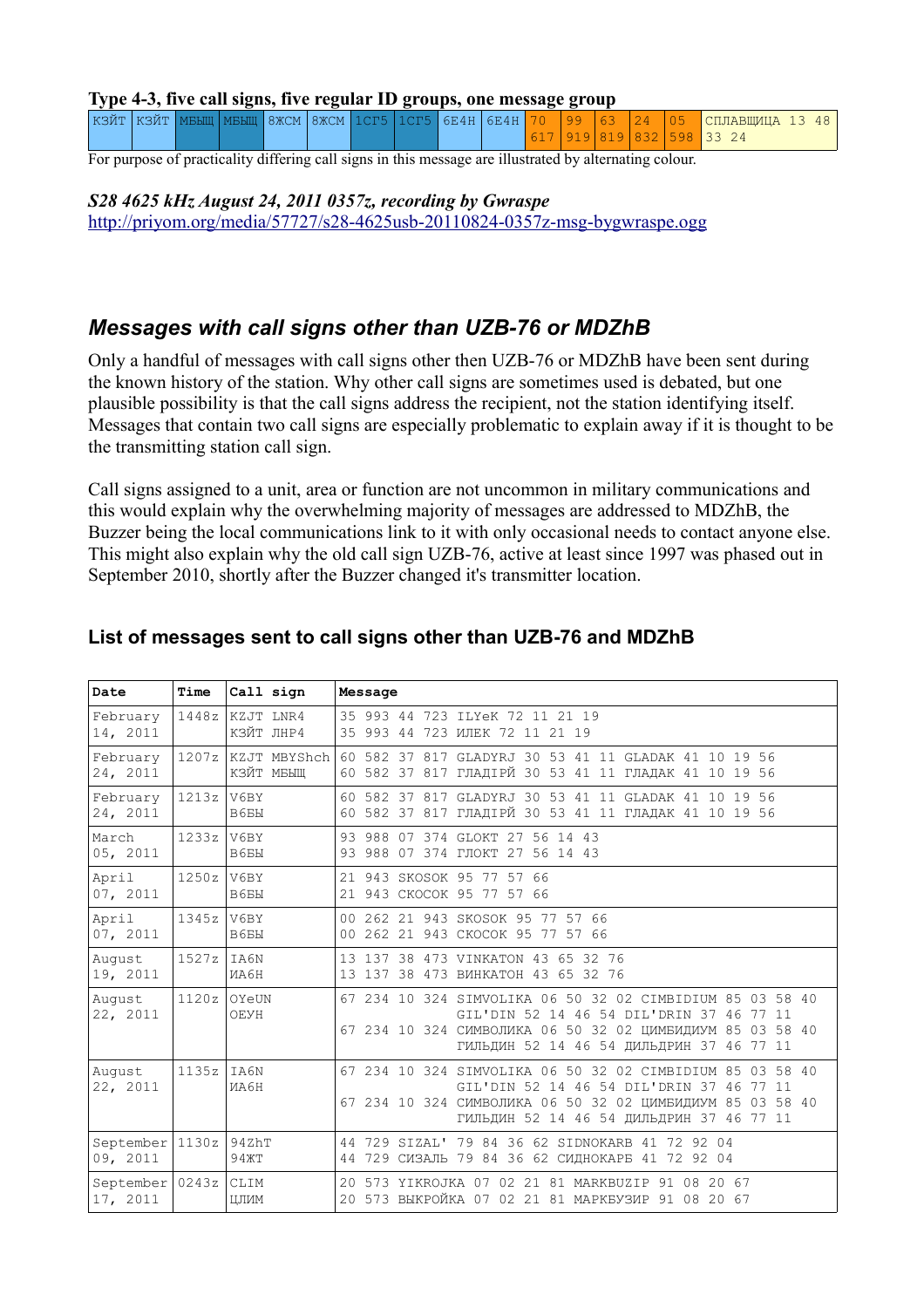| $September$   0245 $z$   C38M<br>17, 2011 |               | Ц38М                | 51 893 FENOKSILEN 06 55 70 92<br>51 893 ФЕНОКСИЛЕН 06 55 70 92                                          |  |  |  |
|-------------------------------------------|---------------|---------------------|---------------------------------------------------------------------------------------------------------|--|--|--|
| September $ 1845z $                       |               | 'BOM                | 23 697 DIASPOR 96 16 63 83                                                                              |  |  |  |
| 24, 2011                                  |               | <b>PROW</b>         | 23 697 ДИАСПОР 96 16 63 83                                                                              |  |  |  |
| September   1228z                         |               | ' BOM               | 00 194 MOROZ 21 61 45 67                                                                                |  |  |  |
| 29, 2011                                  |               | <b>PROM</b>         | 00 194 MOPO3 21 61 45 67                                                                                |  |  |  |
| September   1440z   94ZhT<br>30, 2011     |               | 94XT                | 62 216 TORSAN 22 34 78 21<br>62 216 TOPCAH 22 34 78 21                                                  |  |  |  |
| October<br>05, 2011                       | 1137z   94ZhT | 94XT                | 78 663 NOKSIRON 49 85 41 36 VYEMOChNYJ 33 51 58 30<br>78 663 НОКСИРОН 49 85 41 36 ВЫЕМОЧНЫЙ 33 51 58 30 |  |  |  |
| March                                     | 0637z         | OYeUN               | 47 05 26 605 VOLYeMITOL 94 88 59 75                                                                     |  |  |  |
| 13, 2012                                  |               | OEYH                | 47 05 26 605 ВОЛЕМИТОЛ 94 88 59 75                                                                      |  |  |  |
| March                                     |               | 0642z   MDZhB OYeUN | 02 86 19 836 59 557 VORON'Ye 44 96 76 71                                                                |  |  |  |
| 13, 2012                                  |               | МДЖБ ОЕУН           | 02 86 19 836 59 557 BOPOHLE 44 96 76 71                                                                 |  |  |  |
| March                                     | 0732z         | OYeUN               | 32 077 21 576 MOROZhYeNICA 88 38 70 63                                                                  |  |  |  |
| 13, 2012                                  |               | OEYH                | 32 077 21 576 МОРОЖЕНИЦА 88 38 70 63                                                                    |  |  |  |
| March                                     |               | 0749z   'B2M HN87   | 42 356 07 458 PODKOS 68 20 72 58                                                                        |  |  |  |
| 13, 2012                                  |               | <b>LE2M XH87</b>    | 42 356 07 458 ПОДКОС 68 20 72 58                                                                        |  |  |  |
| March                                     | 0803z         | 2BYP                | 42 356 14 033 SOKOLYeC 12 39 08 63                                                                      |  |  |  |
| 13, 2012                                  |               | $2$ БЫП             | 42 356 14 033 СОКОЛЕЦ 12 39 08 63                                                                       |  |  |  |

First line in latin, second in cyrillic.

March 13, 2012 was the exception to this list with call sign MDZhB used, however used in conjunction with OYeUN, rare call sign rightly belonging to this list.

### *Duplicated messages*

One common feature with Buzzer messages are a high rate of duplicates, repeated up to 4 times, sometimes years later.

Typically the code word and related 4 number groups are repeated, not the ID itself. In some cases message with only one code word is later repeated in another message that has two code words. Repeats also span multiple call signs so basically every possible permutation has occurred.

#### **Examples of different types of duplicates**

#### **Split repeat, 2-group message sent in January repeated in two separate transmissions in May.**

| Date                | <b>Time</b>         | $ Call$ sign $ ID$   | Group 1                                                 | Group 2                                           |
|---------------------|---------------------|----------------------|---------------------------------------------------------|---------------------------------------------------|
| January<br>26, 2011 | 1458z               | MDZhB<br>МДЖБ        | 19 553  ILOTICIN 36 19 69 46<br>ИЛОТИЦИН 36 19 69 46    | HLORAPATIT 80 80 29 83<br>XJOPAIIATMT 80 80 29 83 |
| May<br> 11, 2011    | $ 1305z $ MDZ $h$ B | МДЖБ                 | 35 990  ILOTICIN 36 19 69 46<br> ИЛОТИЦИН 36 19 69 46   |                                                   |
| May<br> 11, 2011    | 1405z               | <b>MDZhB</b><br>МДЖБ | 22 806 HLORAPATIT 80 80 29 83<br>XJOPANATMT 80 80 29 83 |                                                   |

#### **Repeat with different call signs. The TREKATOR group also got repeated 2 more times, those times with MDZhB call sign.**

| Date                                    | Time          | $ Call$ sign $ ID$ | Group 1                                                    | Group 2                                                  |
|-----------------------------------------|---------------|--------------------|------------------------------------------------------------|----------------------------------------------------------|
| September   1516z   UZB-76<br> 10, 2010 |               | $Y3B-76$           | 127 416 TREKATOR 52 50 10 95<br>TPEKATOR 52 50 10 95       | AREOGRAFIYA 18 05 35 23<br><b>APEOTRAQUA 18 05 35 23</b> |
| December<br>28, 2010                    | 11350z  MDZhB | МДЖБ               | 69 922   AREOGRAFIYa 18 05 35 23<br>АРЕОГRАФИЯ 18 05 35 23 |                                                          |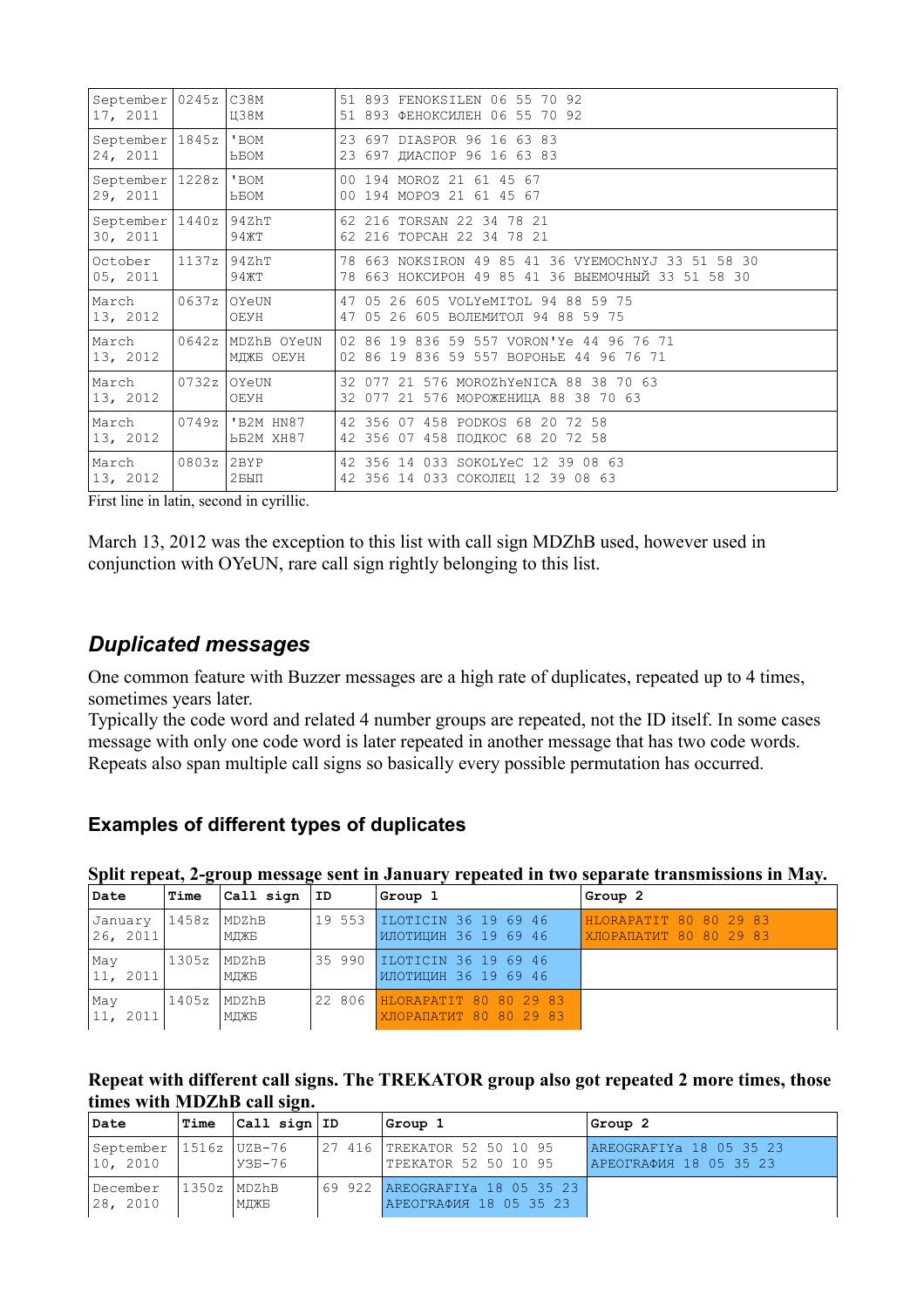| A rare example of the ID repeating after 7 years. It might be a coincidence but likelihood of |  |
|-----------------------------------------------------------------------------------------------|--|
| that in 5 number string is low.                                                               |  |

| Date                  | Time         | $ Call$ sign $ ID$         | Group 1                                               | Group 2                                    |
|-----------------------|--------------|----------------------------|-------------------------------------------------------|--------------------------------------------|
| January<br> 21, 2003  |              | 0650z   UZB-76<br>$Y35-76$ | 80 516 TAHOMATMT 21 23 86 25<br>GANOMATIT 21 23 86 25 |                                            |
| November<br> 04, 2010 | 1450z  MDZhB | МДЖБ                       | 80 516 ARGONAVT 01 13 48 72<br>APTOHABT 01 13 48 72   | TRESKUN 65 92 21 24<br>TPECKYH 65 92 21 24 |

**3 and 4 group repeats spanning 3 months.**

| Date                         | Time           | Call sign     | ID | Group 1                                                   | Group 2                                          |
|------------------------------|----------------|---------------|----|-----------------------------------------------------------|--------------------------------------------------|
| September 0700z <br>22, 2010 |                | MDZhB<br>МДЖБ |    | 71 442 APLANATIZM 44 34 58 31<br>АПЛАНАТИЗМ 44 34 58 31   |                                                  |
| October<br>17, 2010          | 1423z  MDZhB   | МДЖБ          |    | 60 382 APLANATIZM 44 34 58 31<br>АПЛАНАТИЗМ 44 34 58 31   | TROPOSFERA 02 39 53 68<br>TPONOCOERA 02 39 53 68 |
| October<br>17, 2010          | 11442z   MDZhB | МДЖБ          |    | 24 727   APLANATIZM 44 34 58 31<br>АПЛАНАТИЗМ 44 34 58 31 | TROPOSFERA 02 39 53 68<br>TPONOCOERA 02 39 53 68 |
| November<br>23, 2010         | 1345z  MDZhB   | МДЖБ          |    | 25 646 APLANATIZM 44 34 58 31<br>АПЛАНАТИЗМ 44 34 58 31   | TROPOSFERA 02 39 53 68<br>TPOΠOCΦERA 02 39 53 68 |

# **Station operation**

# *Frequency*

Buzzer transmits always on 4625 kHz with no day/night or seasonal changes. Due to the military nature of this station the operators have without question done calculations to ensure that the link quality is high during all situations. Choosing a relatively low frequency and not changing it depending on the time of the day would suggest a fairly local operation (few hundred kilometers) where a low frequency is reliable even during the day.

# *Transmitters and transmission mode*

It is believed that the Buzzer uses at least two transmitters. Two different strength sources that send the "buzz" slightly out of sync have been observed on many occasions as well as one transmitter sending the carrier and another transmitting the buzzing sound. This theory has been verified by comparing signal strengths as well as seeing secondary transmitters being turned on and off and also by observing the frequency drift of secondary transmitters that have just been turned on and that haven't yet settled on the correct frequency.

Modulation of the main transmitter in Povarovo has been reported as A3E (full carrier two-sideband AM). During daily maintenance the main transmitter was turned off and transmission resumed from a backup transmitter in an unknown location using R3E (suppressed LSB, reduced carrier, full USB) emission type. The backup transmitter was reported to have transmitted harmonics on 9250 and 13875 kHz. After the Povarovo transmitter site was abandoned it is believed that the R3E transmitter is the main source of Buzzer emissions.

It is also possible that there is a third transmitter that is responsible for transmitting the carrier while the other two alternate on transmitting the buzz. So far the Buzzer has been seen operating in many different modes, transmitting the channel marker on H3E (USB + carrier) and R3E (suppressed LSB, reduced carrier, full USB) and sending messages on J3E (USB) and some on R3E (suppressed LSB, reduced carrier, full USB) respectively.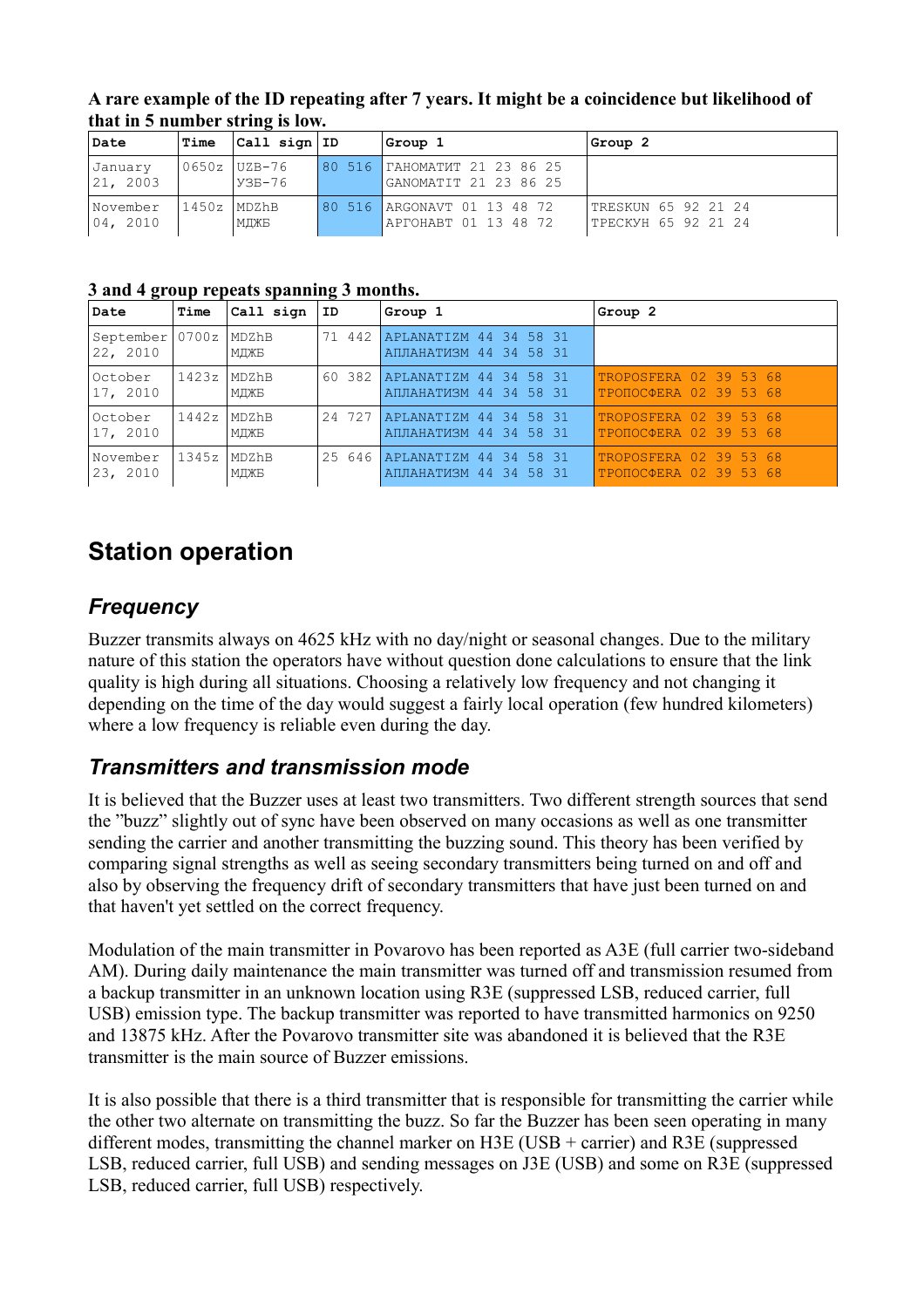The correct emission mode is difficult to determine, and it is even possible that the Buzzer uses a J3E transmitter that is incorrectly adjusted or overmodulated. Due to the Buzzer having multiple transmitters, all of them very error-prone, it is impossible to attribute one "standard" mode for it's operation.

*Priyom – 2 buzzers* <http://priyom.org/blog/2-buzzers.aspx>

# *Buzzing device*

Curiously the device that generates the signature sound of the station appears to be a mechanical device of some sort. It has failed multiple times and by examining the recordings it doesn't sound like a tape player breaking or MP3 player crashing and it is possible that the pitch and tempo changes in the transmitted sound are due to a mechanical device somehow "winding down" and ending up out of tune before failing to sound entirely.

*S28 4625 kHz USB April 9, 2011 Approx. 0300z, recording by Webweasel* [http://priyom.org/media/1659/S28-4625USB-2011-04-09-0300UTCApprox-BuzzerFailer-](http://priyom.org/media/1659/S28-4625USB-2011-04-09-0300UTCApprox-BuzzerFailer-ByWebweasel.ogg)[ByWebweasel.ogg](http://priyom.org/media/1659/S28-4625USB-2011-04-09-0300UTCApprox-BuzzerFailer-ByWebweasel.ogg)

# *Remote operation*

On April 19, 2011 a mistake was made and voices were broadcast over the Buzzer through what sounded like a PBX telephone switch before the Buzzer was turned off and an actual message was sent. It is possible that the transmitter complex is some distance away from the actual headquarters and transmissions are sent through a dedicated phone line.

A man who claims to have been professionally involved with the Pip told me that that station is also operated remotely with only a skeleton crew of engineers handling the actual transmitter complex and actual transmissions were sent through a dedicated phone line.

This is possible with the Buzzer too, but it is as likely that the station is manned whilst still retaining the possibility of patching in calls from outside.

*S28 4625 kHz USB April 19, 2011 1330z, recording by Avare*

<http://priyom.org/media/1694/S28-4625USB-20110419-1330z-odd-ByAvare.ogg>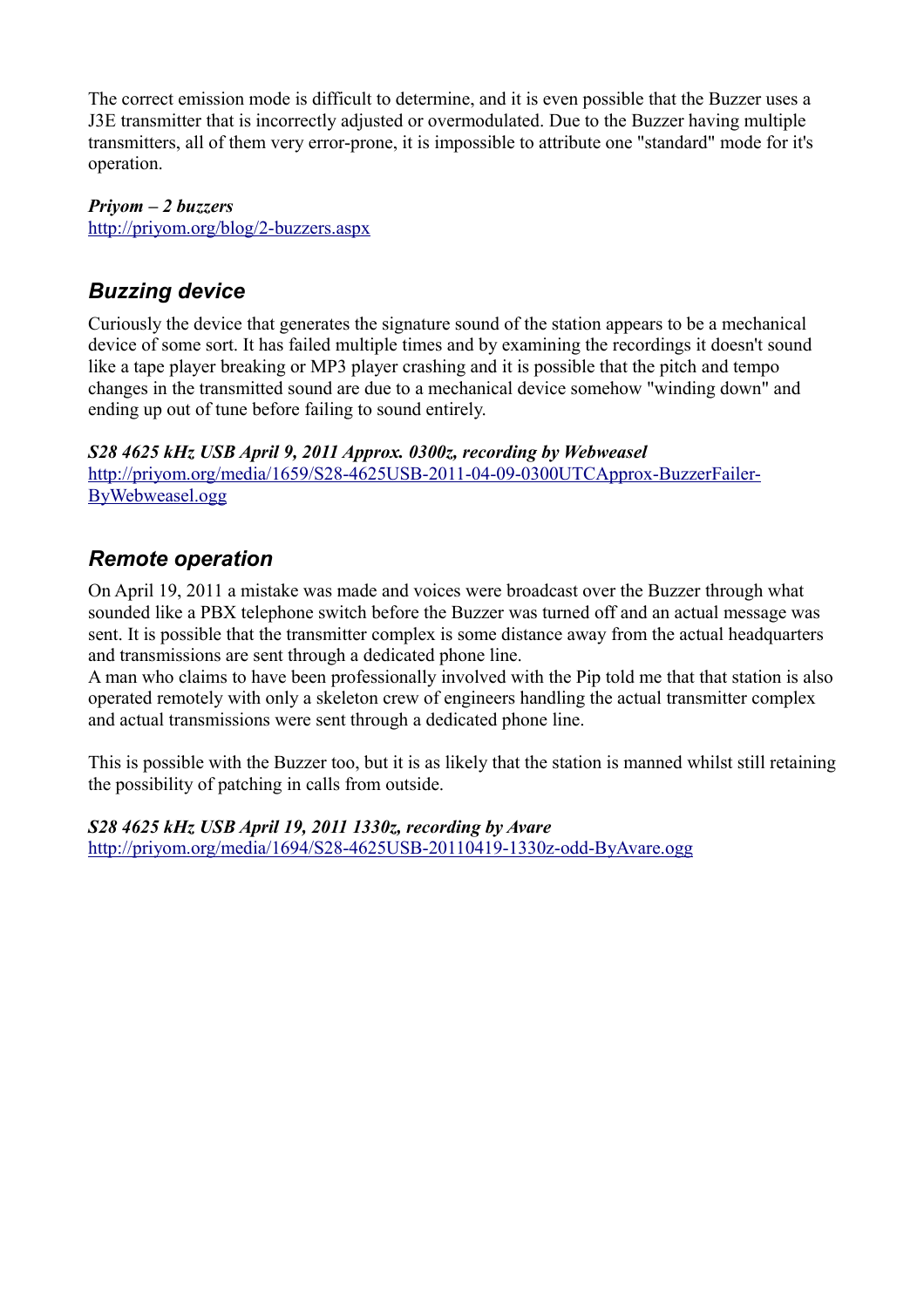# **Purpose of the Buzzer**

It is thought that the Buzzer, Pip and Squeaky Wheel are all parts of a centralized command and control system (централизованное боевое управление (ЦБУ)) for different military regions.

Buzzer, being strong in Europe and triangulation results showing it near the Estonian border would suggest it to be serving the Western Military District (Западный военный округ), while Pip being in Rostov-on-Don would serve the Southern Military District (Южный военный округ). The Squeaky Wheel is said to be in St. Petersburg which places it in the Western Military District but due to it's low signal strength in the west it might be that it is using directional antennas beamed towards the east to serve the Central Military District (Центральный военный округ) or being a filler station for the western one.

According to multiple sources these messages are general circular announcements (оповещение) meant for military commissariats (военкоматы) in their respective military districts. At least in the case of Pip and Squeaky Wheel these stations are expecting multiple recipients as heard in their propagation test Dlya-messages, in Pip's case over 80 stations in total are called. In the case of circular announcements it would not be unreasonable to postulate that such announcements would be relayed to different districts by different C2 stations.

It is worth noting that all messages are sent in AM-compatible modulation meaning that even a very simple receiver is suitable for the reception. For the same reason messages are sent in voice, allowing unskilled operators to successfully handle radio traffic. This is in stark contrast to very high priority strategic flash messages that are usually sent in Morse code or digital modes such as the CIS 36-50 which require skilled operators and receivers with specialized decoders. A photograph showing a plaque supposedly taken in a military commissariat in Moscow lends further credibility to this theory.

http://upload.wikimedia.org/wikipedia/ru/b/b5/Табличка в одном из Военкоматов 4625кгц.jpg

| The plaque reads |  |
|------------------|--|
|                  |  |

| Russian                                | English                                      |  |  |  |  |  |  |
|----------------------------------------|----------------------------------------------|--|--|--|--|--|--|
| Р/ПРИЕМНИК т."Ишим-003"<br>P/СЕТЬ № 43 | RECEIVER: "Ishim-003"<br>RADIO NETWORK Nº 43 |  |  |  |  |  |  |
| Рабочая частота - 4625 кГц             | Operating frequency - 4625 kHz               |  |  |  |  |  |  |
| Работает: КРУГЛОСУТОЧНО                | Working time: Around the clock               |  |  |  |  |  |  |

Receiver mentioned and pictured is a common longwave to low VHF (with gaps) receiver made in the Soviet Union, more specifically Kazakhstan, in the mid-1980's. It is capable of receiving AM and FM modulated signals which goes a long way in explaining why the Buzzer uses a carrier in it's transmissions.

*Information about the receiver* <http://www.msevm.com/md/703/03/>

# *Dead Hand*

Dead Hand refers to a system that automatically triggers the launch of nuclear weapons in a case of a devastating strike by the enemy eliminating the Russian leadership who would normally authorize the counterstrike. It is likely that such a system has been built and might still be in operation today but it is not the Buzzer.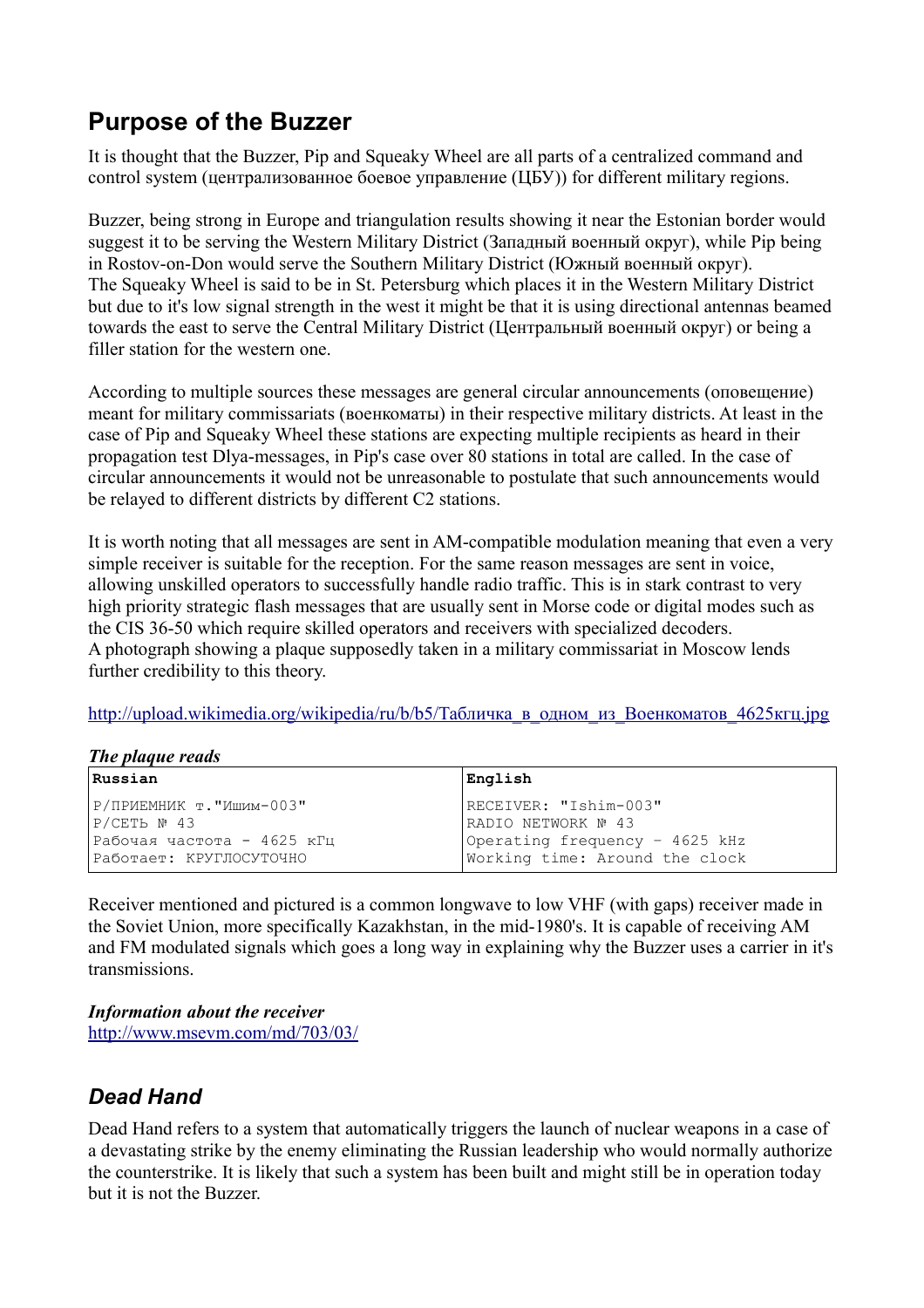Proponents of this theory claim that a Buzzer stoppage would cause the system to automatically launch nuclear weapons – not to mention the absolute irresponsibility of building such a system, the station itself has proven this theory wrong many times over. Outages are common due to equipment failures as well as planned stoppages when voice messages are sent, so this theory is simply false.

# *Why the buzz?*

It takes a lot of power to transmit a signal constantly and it occupies human and equipment resources to keep a transmitter(s) running 24/7 so logically there has been a lot of speculation on why the sound is so important that it warrants such investment.

Few obvious reasons are that the Buzzer is there to keep the frequency occupied – during a military emergency you don't want to find your frequency in use by drunken pirates. Another user convenience feature is the simplicity of monitoring a frequency with a constant tone, a lack of it is much easier to notice during bad propagation conditions than listening to plain static and trying to hear a possible voice message. Lastly, the buzzing is a signal that the transmitter is functioning properly and the receiver has a "connection" and has the assurance that communications are possible to receive.

Many have looked at the sound itself, trying to find whether it carries some well-hidden information. This doesn't seem to be the case and the sound has been reproduced by regular software sound generators. Another proposition is that the receiver has a detector notifying the user when the buzzer stops and message is imminent, this indeed is possible in radio communications with high signal-to-noise ratio but might be a tall order for the temperamental shortwave propagation – and it's cheaper to have a conscript to sit at the radio.

Lastly, with the Pip and Squeaky Wheel and a bunch of letter beacons the Buzzer is not a unique example of constant transmitting, it is just the most publicized.

### *Ionospheric research*

Russian research article published on April 17, 2008 titled "Information-measuring complex and database of mid-latitude Borok Geophysical Observatory" details data gathering and logging systems used by said institution. In the section regarding geophysical observations the Buzzer frequency of 4.625 MHz is mentioned, below is a quote from the article detailing the methodology:

#### **Doppler Radio Sounding of the Ionosphere**

 [31] High-frequency Doppler method for ionosphere researches is based on observation of frequency variations of the radio wave reflected from ionosphere inhomogeneities, changing in time and in space. Thus changes of an ionosphere state can be caused by solar geophysical factors as well as by atmosphere and seismic events from natural and artificial origins. Propagation of the radio wave is accompanied by frequency deviation caused by changes in physical properties of media and in the geometric trajectory or an altitude of reflection.

 [32] The high-frequency Doppler method consists in comparison between the frequency of the continuous radio signal, reflected by the ionosphere, and the frequency of the stable basic generator. Usage of the basic source enables to apply the device both for vertical and inclined sounding. The basic generator frequency is shifted on some hertz from the transmitter frequency to detect Doppler shift.

 [33] The equipment resolution, or its sensitivity, depends on the frequency stability of the heterodyne receiver and carrier wave of the radio transmitter. The highly stable broadcasting radio station working in a short wave range is used as radio transmitter. The radio receiver basic generator is the quartz generator with proportional thermostat system of the resonator, providing the frequency stability about  $10^{-8}$ . So the resolution of the measuring complex on frequencies about 10 MHz is provided at 0.1 Hz level. With decreasing of a radio frequency this value decreases proportionally. Main parameters of the measuring are

carrier wave frequency 4.625 MHz;

receiver resolution ~0.1 Hz.

**Source:** Anisimov, S. V., A. Chulliat, and E. M. Dmitriev (2008), Information-measuring complex and database of mid-latitude Borok Geophysical Observatory, Russ. J. Earth Sci., 10, ES3007, doi:10.2205/2007ES000227.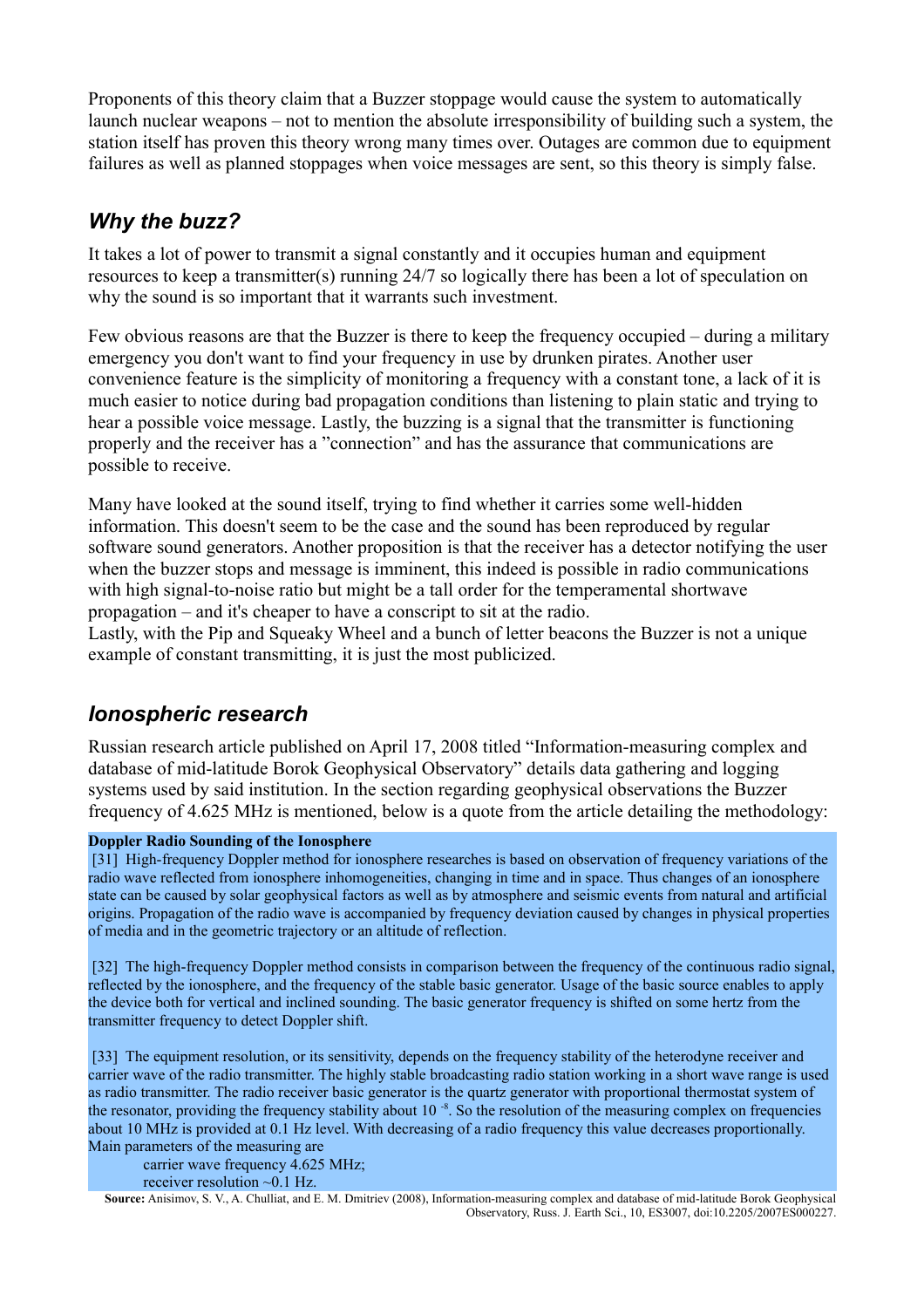So what can be taken from this document is that ionospheric sounding has been done using a referenced transmitter with high frequency stability emitting a carrier wave on the Buzzer frequency of 4.625 MHz. This emission is then monitored with scientific-grade receivers to obtain the research data.

It is obvious that the Buzzer is used for military purposes but to learn whether it could double as a scientific reference transmitter we must examine the affiliations of the research institutions, locations of these facilities, and the quality of instrumentation required for such research to see whether the Buzzer can meet these demands.

### **Observatory**

The Borok Geophysical Observatory was established by the Schmidt's Institute of Physics of the Earth of the Russian Academy of Sciences in 1957 and in 2004 it joined the international INTERMAGNET network of geomagnetic observatories which disseminates research data to scientists worldwide. The founding institute, Russian Academy of Sciences, is a Russian national academy which functions autonomously from the government with civilian leadership. Nothing in the observatory or the founding institute would suggest military affiliation and it's openness and international data sharing infers that the data extracted doesn't lend tactical advantages to foreign nations since it is readily shared. Whether the military would cooperate with a civilian research project depends on the culture and local regulations and no definitive answer to that can be given at this time.

### **Location**

Borok is located in Yaroslavl region north of Moscow. It is roughly 590 kilometers from Pskov which is one candidate for Buzzer's current location and 230 km from Povarovo where the old transmitter site was located in 2008 when this research supposedly was taking place. Reliable shortwave listener sources tell that a A3E (AM) transmitter was used as a primary transmitter around this time during the operations in Povarovo.

The signal has to propagate reliably from the transmitter site to the receiver. With the approximate distance of 230 km and frequency of 4.625 MHz the link reliability is good and it is likely that the recipients of Buzzer voice messages are within similar distance from the transmitter. With this consideration antennas with high takeoff angle that suit the local voice communications are also effective for ionospheric sounding.

### **Technical requirements**

Doppler measurements are done from the carrier frequency which has to be stable using the methodology which is specified in the research paper. It is unlikely that a normal military grade AM/SSB transmitter designed for voice communications is fitted with a frequency standard as that level of stability is not necessary for it's normal function. However it it possible to retrofit an external standard and such addition doesn't affect the reliability of the transmitter and retuning is possible by simply bypassing the source. Thus there doesn't seem to be any reasons why the military would not allow the installation of a frequency standard if they were to choose to cooperate with civilian researchers.

From a scientific point of view the content in the sidebands is irrelevant in Doppler shift measurements where frequency deviations are in the order of few hertz and the regular sideband transmission is located further away from the carrier frequency. Considering that the carrier is always present during normal transmitter operation despite the transmission content there are no reasons why it could not have been done.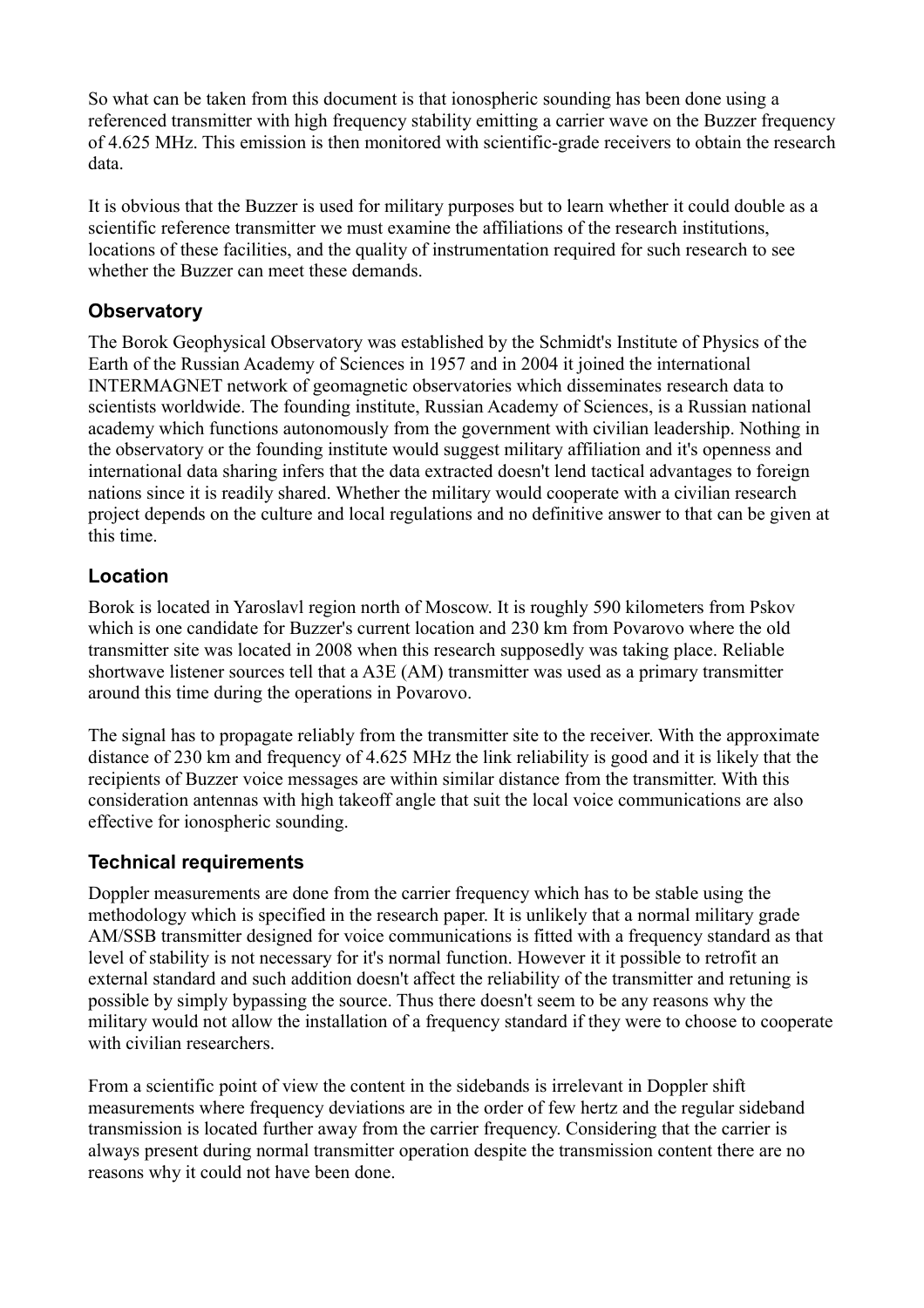### **Results**

With these requirements fulfilled and using the specified frequency of 4.625 MHz with ~0.1 Hz resolution the accuracy that can be achieved is ±3.25 m/s, or detection of radial velocities greater than 11.7 km/h. This resolution is low in modern terms but the research paper does not go into great detail on when these experiments were done and what the purpose of them was – perhaps greater resolution was not necessary.

# **Was it done?**

If the scientific experiment was conducted independently on the same frequency as the Buzzer it must have suffered from severe interference due to their close proximity. The Borok Geophysical Observatory website details the instrumentation used with a short mention of "multi-frequency Doppler sounding" capability without any further information. The research paper published in 2008 details a single-frequency system so it is possible that a single experiment was conducted and canceled due to interference – or then the Buzzer was used and the capabilities are now extended to utilize other transmitters in other frequencies as well.

But in the end there is no way to know for sure whether the Buzzer was involved in this research with the information currently publicly available. The Borok Geophysical Observatory doesn't have an email address and making a phone call is not possible for me so this theory shall go unverified 'til someone else picks up the phone and asks them.

#### *Borok Geophysical Observatory website* <http://wwwbrk.adm.yar.ru/>

*Information-measuring complex and database of mid-latitude Borok Geophysical Observatory* <http://elpub.wdcb.ru/journals/rjes/v10/2007ES000227/>

# **Location of the Buzzer**

Current location of the Buzzer transmitter site is unknown and any speculation would be based on anonymous Internet "experts" or skywave direction finding results so the only sure answer for now is that it's in European Russia.

#### *Some triangulation results* <http://uvb-76.net/p/triangulation.html> [http://priyom.org/media/53392/4625\\_peleng28102011\\_1\\_.jpg](http://priyom.org/media/53392/4625_peleng28102011_1_.jpg)

The old Buzzer transmitter site, however, is well known and has even been visited by urban explorers who brought back some transmission logs.

*Expedition pictures* <http://bydunai.livejournal.com/749.html>

### *Analysis in English*

<http://www.numbersoddities.nl/N&O-169.pdf>

The ledgers are marked as practice material but the content has been written with different pens and handwritings with some dirt only on certain pages, all which would suggest that it has been used for a while and not written at once as fictitious practice material. There are over a hundred pages of repetitive transmission logs and it seems likely that the operators took an old, filled up ledger and stamped it as practice material to show the new conscripts how to fill the logs in, instead of writing a purpose-made practice log.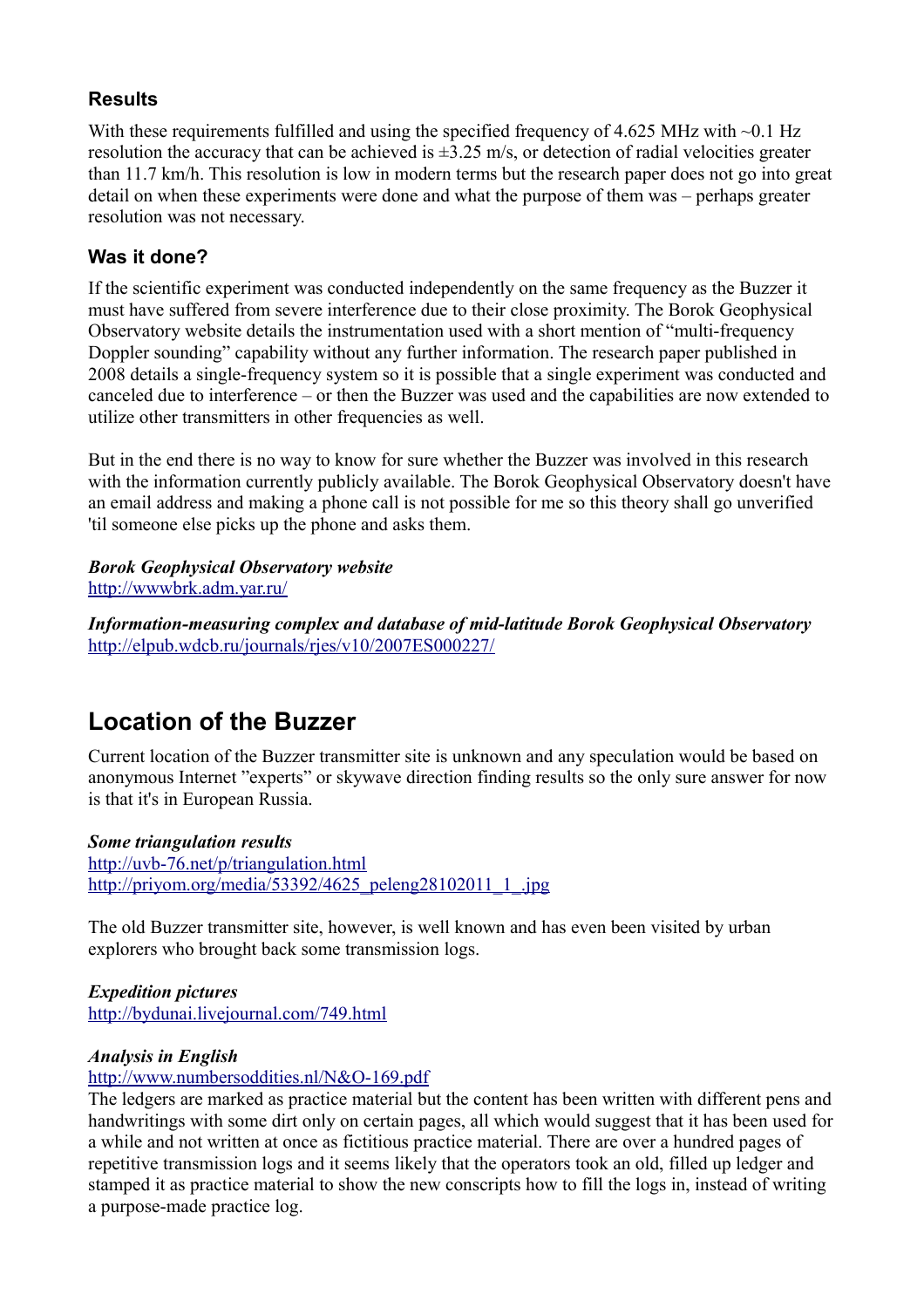# **Similar stations**

Despite Buzzer being the most famous it is not the only station of Russian origin that transmit a tone constantly. Similar stations are the Pip and the Squeaky Wheel which hold ENIGMA designations of S30 and S32 respectively.

# *Differences*

- Both Pip and Squeaky Wheel send Dlya (Для) propagation test messages where a number of station call signs are read and presumably the recipients contact these stations to give their signal reports.
- Both of these stations change the frequency depending on the time of the day to optimize signal propagation to their recipients, Pip also changes the time it changes the frequencies seasonally – it is not known at this time if the Squeaky Wheel does this.
- Pip and Squeaky Wheel are considerably weaker than the Buzzer in Europe, Pip being stronger than Squeaky Wheel which is usually inaudible in western Europe.
- There is a strong link between Pip and Squeaky Wheel, when Pip sends a message Squeaky Wheel usually sends one only few minutes later. This following message has different content but a similar format suggesting that it might work as a relaying service. It is worth noting that Squeaky Wheel also sends messages by itself but the Pip relay connection is so common that it can't be a coincidence.
- These stations use only one call sign each while the Buzzer uses many. Pip uses 8S1Shch (8С1Щ) and Squeaky Wheel uses Al'fa45 (Альфа45), however it is possible that other call signs are used very rarely and have been missed because these stations have not been monitored 24/7 for very long periods of time at once.

As was mentioned in the Purpose of the Buzzer section, it is likely that these stations all belong in the same C2 system and are just incarnations for different regions, perhaps partially overlapping now when military regions have been cut from 7 to 4. Not surprisingly these stations all send messages in similar formats.

| Station                         | Date     | Time  | Call sign          | Message                                                    |  |  |  |  |  |  |
|---------------------------------|----------|-------|--------------------|------------------------------------------------------------|--|--|--|--|--|--|
| <b>S28</b>                      | March    | 1518z | MDZhB              | 38 466 DVOROVYJ 24 45 94 38                                |  |  |  |  |  |  |
| Buzzer                          | 12, 2012 |       | МДЖБ               | З8 466 ДВОРОВЫЙ 24 45 94 38                                |  |  |  |  |  |  |
| <b>S30</b>                      | March    | 1508z | 8S1Shch            | 89 859 RYeNTNYJ 38 18 55 80                                |  |  |  |  |  |  |
| Pip                             | 12, 2012 |       | 8C1III             | 89 859 РЕНТНЫЙ 38 18 55 80                                 |  |  |  |  |  |  |
| S32<br>Squeaky Wheel   12, 2012 | March    | 1511z | AI'fa45<br>Альфа45 | 85 876 NABORNYJ 72 68 48 29<br>85 876 НАБОРНЫЙ 72 68 48 29 |  |  |  |  |  |  |

First line in latin, second in cyrillic.

Note that these messages are all on the same day and were sent in short succession suggesting a possible connection. This is very common to Pip and Squeaky Wheel but the Buzzer is not as involved in this relaying system.

For more information about Dlya messages, Pip and the connection between Pip and Squeaky Wheel please refer to the "Pip Dossier".

### *Pip Dossier*

[http://priyom.org/media/56944/the\\_pip\\_dossier.pdf](http://priyom.org/media/56944/the_pip_dossier.pdf)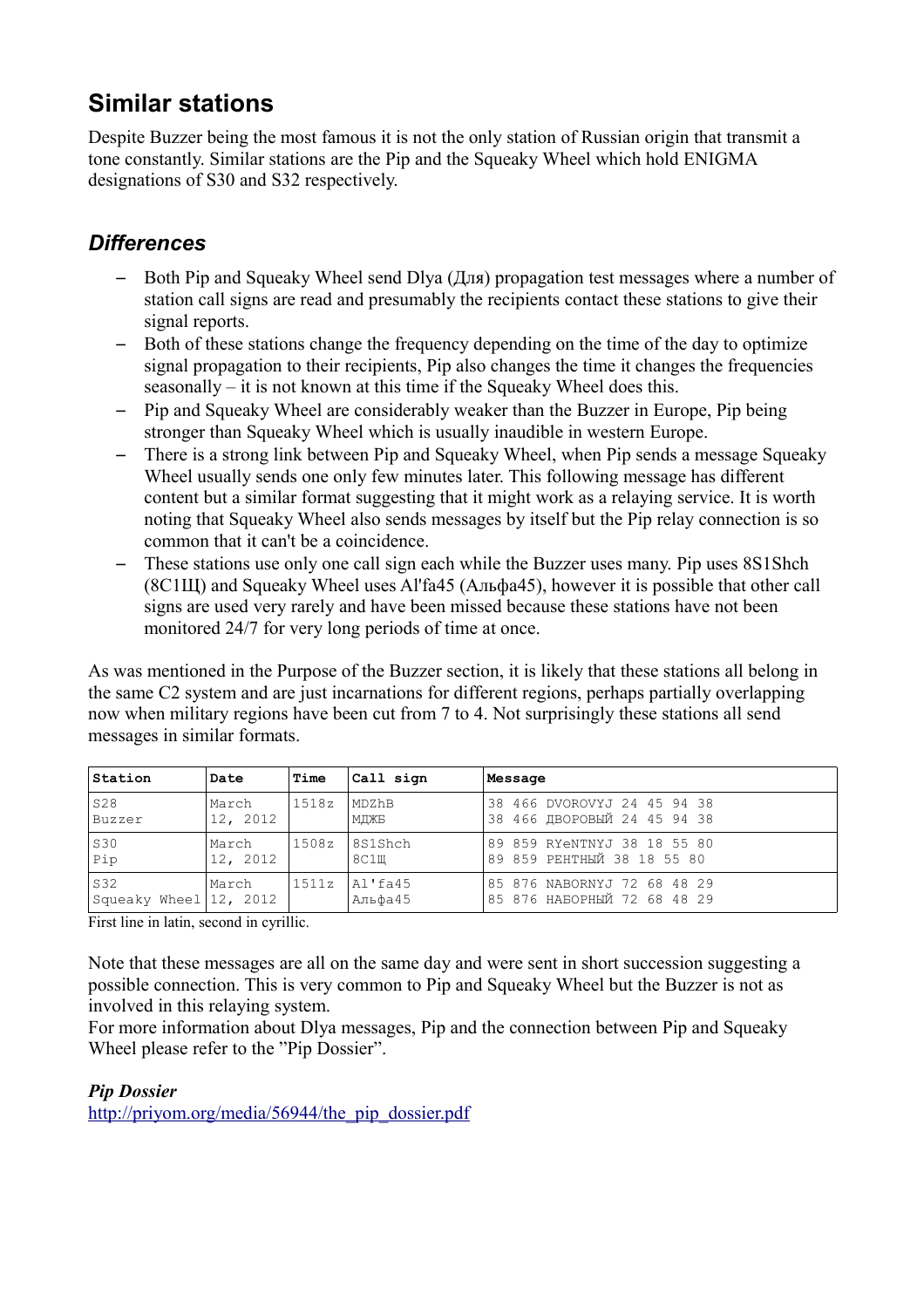# **Personal notes**

I did not include footnotes in this document so I will give a general introduction of my sources in here.

I have used logs available at Priyom.org as a basis of my analysis as well as general information from Numbers & Oddities and ENIGMA 2000 newsletters, blog posts in the UVB-76 Internet Repeater and discussions on the Priyom IRC channel. T! taught me a great deal about ionospheric sounding and Doppler measurements. Gwraspe told me about all things Russian, provided ideas, theories and feedback and was a great proofreader. TROJAN719 helped with translations and danix111 found me some recordings thought lost and gave me gems of information. And last but not least, Webweasel read over this document and kindly continues to host good stuff at Priyom.org.

Recordings came from Ary Boender, Avare, danix111, Gwraspe, Laid, Jan Michalski and Webweasel. Many thanks to you all!

And finally a reader tip. There is an enormous amount of false information about the Buzzer online so I would like to recommend the following places for reliable information:

Priyom <http://priyom.org/>

Numbers & Oddities <http://www.numbersoddities.nl/>

ENIGMA 2000 <http://www.brogers.dsl.pipex.com/enigma2000/>

UVB-76 Temporary Internet Repeater <http://uvb-76.net/>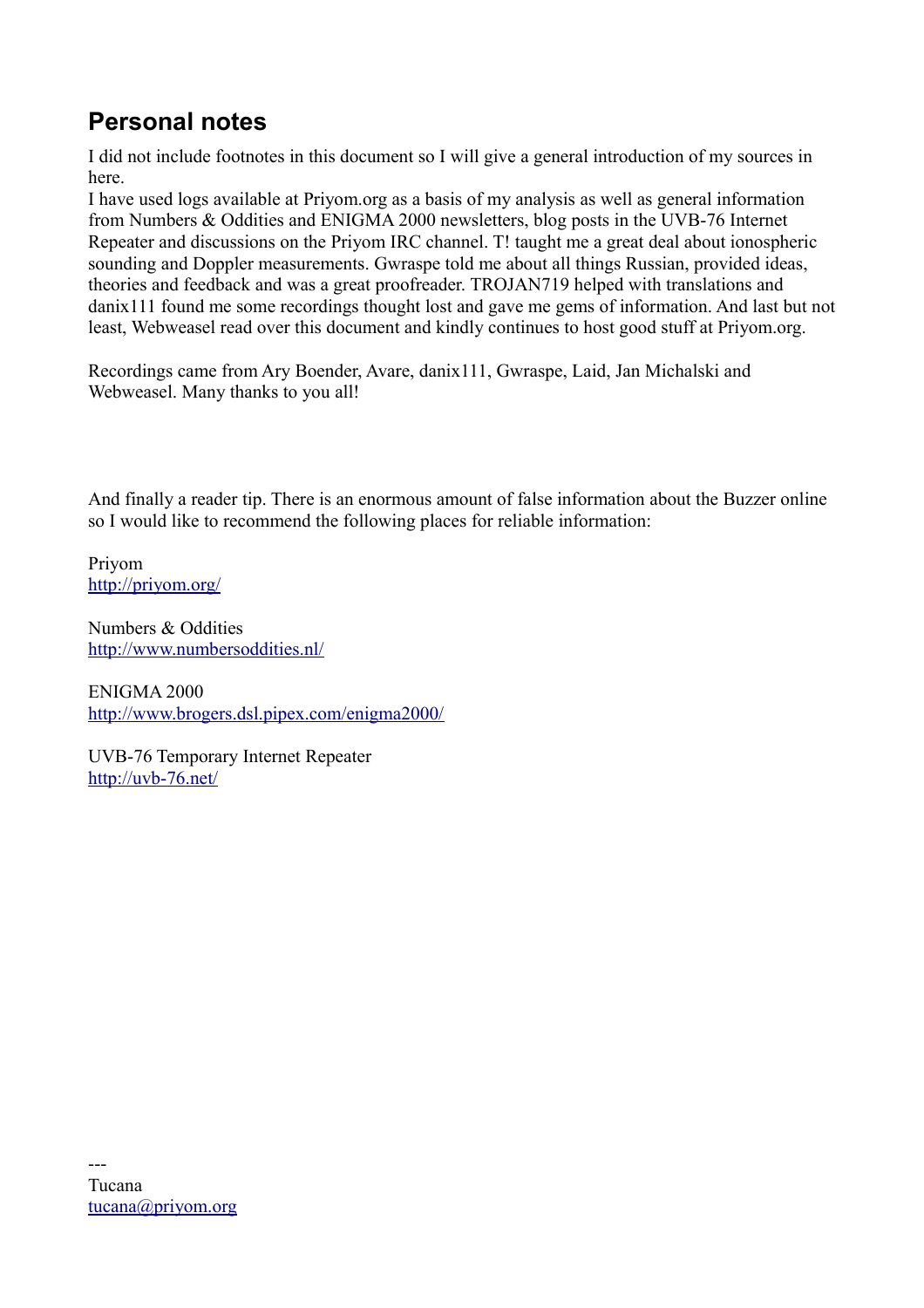# **Appendix A - Message types table**

Examples of different message types. Message classifications for types 1 and 2 are very rough, designed for ease of use because the overwhelming majority of messages readily fit in these types. Type 3 covers all possible combinations for messages with 2 call signs and the classification number is correspondingly long and complex. Type 4 covers one-off messages. Type 4-3 has it's own definition table in Appendix B.

| Type                             |              | sign sign          | Call  Call   Second   Second<br> cal1<br>sign | call<br>sign | $ Irregular $ ID<br>ID group | qroup  | ID<br>group   | Message group 1                      | Message group 2           | Message group 3          | Message group 4         |
|----------------------------------|--------------|--------------------|-----------------------------------------------|--------------|------------------------------|--------|---------------|--------------------------------------|---------------------------|--------------------------|-------------------------|
| $1 - 1$                          |              | МДЖБ   МДЖБ        |                                               |              |                              | 93 343 |               | АВТОКОД 03 09 36<br>91               |                           |                          |                         |
| $1 - 2$                          |              | МДЖБ   МДЖБ        |                                               |              |                              | 02 097 |               | АВТОНОМИСТ 07 53<br>90 30            | АВТОНОМНЫЙ 64 61<br>81 01 |                          |                         |
| $1 - 3$                          |              | МДЖБ   МДЖБ        |                                               |              |                              | 03 144 |               | АКУШЕРСКИЙ 79 17<br>00 47            | CKYTO3ABP 81 72<br>80 08  | ЛИСОХВОСТ 98 59<br>36 63 |                         |
| $ 2-1 $                          |              | ИА6Н ИА6Н          |                                               |              |                              | 13 137 |               | 38 473 BMHKATOH 43 65 32<br>76       |                           |                          |                         |
| $ 2-2 $                          |              | B6BH B6BH          |                                               |              |                              | 60 582 |               | 37 817 ГЛАДІРЙ 30 53 41<br>11        | ГЛАДАК 41 10 19<br>56     |                          |                         |
| $ 2 - 4 $                        |              | OEYH OEYH          |                                               |              |                              | 67 234 |               | 10 324 СИМВОЛИКА 06 50<br>32 02      | ЦИМБИДИУМ 85 03<br>58 40  | ГИЛЬДИН 52 14 46<br>54   | ДИЛЬДРИН 37 46 77<br>11 |
| $3 - 2 - 1 - 1 - 1 - 1$          |              | МДЖБ   МДЖБ        | OEYH                                          |              | 47 05                        | 26 605 |               | ВОЛЕМИТОЛ 94 88<br>59 75             |                           |                          |                         |
| 3-2-1-1-2-1   МДЖБ   МДЖБ   ОЕУН |              |                    |                                               |              | 02 86                        |        | 19 836 59 557 | BOPOHLE 44 96 76<br>71               |                           |                          |                         |
| $3 - 2 - 2 - 0 - 2 - 1$          |              | $52M$ $52M$ $XH87$ |                                               | XH87         |                              |        |               | 42 356 07 458 ПОДКОС 68 20 72<br>58  |                           |                          |                         |
| $3 - 2 - 2 - 0 - 2 - 2$          |              | КЗЙТ КЗЙТ          | MBILL                                         | MБIЩ         |                              |        |               | 60 582 37 817 ГЛАДІРЙ 30 53 41<br>11 | ГЛАДАК 41 10 19<br>56     |                          |                         |
| $ 4 - 1 $                        | $Y3B-$<br>76 | $yzB-$<br>76       |                                               |              | 180 08                       |        |               | БРОМАЛ 74 27 99<br>14                |                           |                          |                         |
| $ 4-2 $                          |              | МДЖБ   МДЖБ        |                                               |              | 63 05                        |        |               | АРЦЕДА 39 86 82<br>47                |                           |                          |                         |